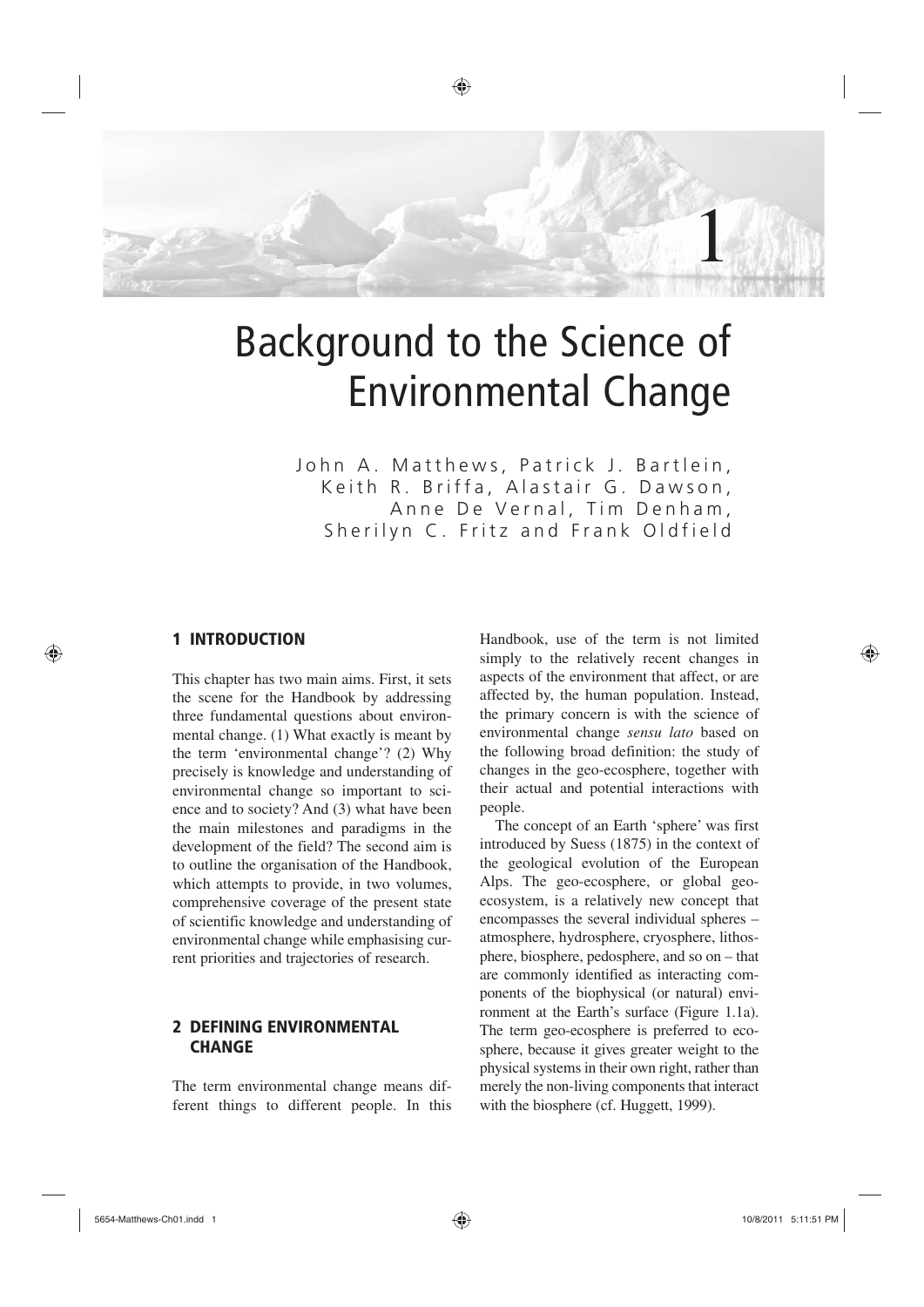

#### Figure 1.1 Earth spheres, the arena of environmental change: (a) the geoecosphere and its component 'spheres'; (b) the human-influenced geoecosphere, or anthroposphere.

*Source*: Matthews and Herbert (2008).

There may not be universal agreement on use of the term geo-ecosphere for our object of study but it reflects well the recent recognition of the need for integration of the various disciplines involved in the study of the changing environments of the Earth. This need has been widely recognised in the Earth sciences, for example, by the formation of the relatively new Biogeosciences Section of the American Geophysical Union (AGU) and the similar Biogeosciences Division of the European Geosciences Union (EGU). The Biogeosciences Section of the AGU emphasises the biological aspects of the Earth sciences, especially biogeochemistry, biogeophysics and planetary ecosystems. Indeed, its goal is to address better the interactions of humans with climate, hydrology and ecosystems, and to provide a scientific forum for environmental policy (http://www. agu.org/sections/biogeo/index.html).

Interactions with people are introduced in Figure 1.1b, which defines the anthroposphere as the 'human-influenced geo-ecosphere'. Several terms have been used for the human sphere itself: here we use the term noösphere for the sphere of influence of the human mind (Samson and Pitt, 1999; Teilhard de Chardin, 1956; Vernadsky, 1945). The noösphere therefore includes human thoughts, opinions, actions and policies relating to environmental change, whereas the anthroposphere may be considered as carrying the biophysical imprint of these human dimensions of environmental change. Changes in any or all of the 'spheres' within both the natural geo-ecosphere and anthroposphere are parts of environmental change according to our definition. Because of the extent and complexity of the interactions between the various spheres, much environmental change research is now viewed as part of Earth system science. This focuses on the geoecosphere and anthroposphere as a whole rather than on the component parts (see later section on the development of Earth system science). Of particular importance is interdisciplinary research on process interactions and the dynamics of the geo-ecosphere, coevolution of the physical landscape and the biosphere, and likely future change (cf. National Research Council, 2010). The human dimensions of environmental change are increasingly important, as is made clear below, but there are other dimensions that need to be considered.

Timescales and spatial scale need to be taken into account in any consideration of environmental change. The study of environmental change includes investigating changes of the geological, archaeological and historical past, and those that may happen in the future, on various timescales. Some changes, such as those associated with continental drift and evolution, may take millions of years and, for much of the time, have proceeded without being influenced by people. Other changes in the geological record, such as those associated with the onset or termination of stadials and interstadials, may have occurred within a decade or less, and some of these abrupt changes also occurred long

⊕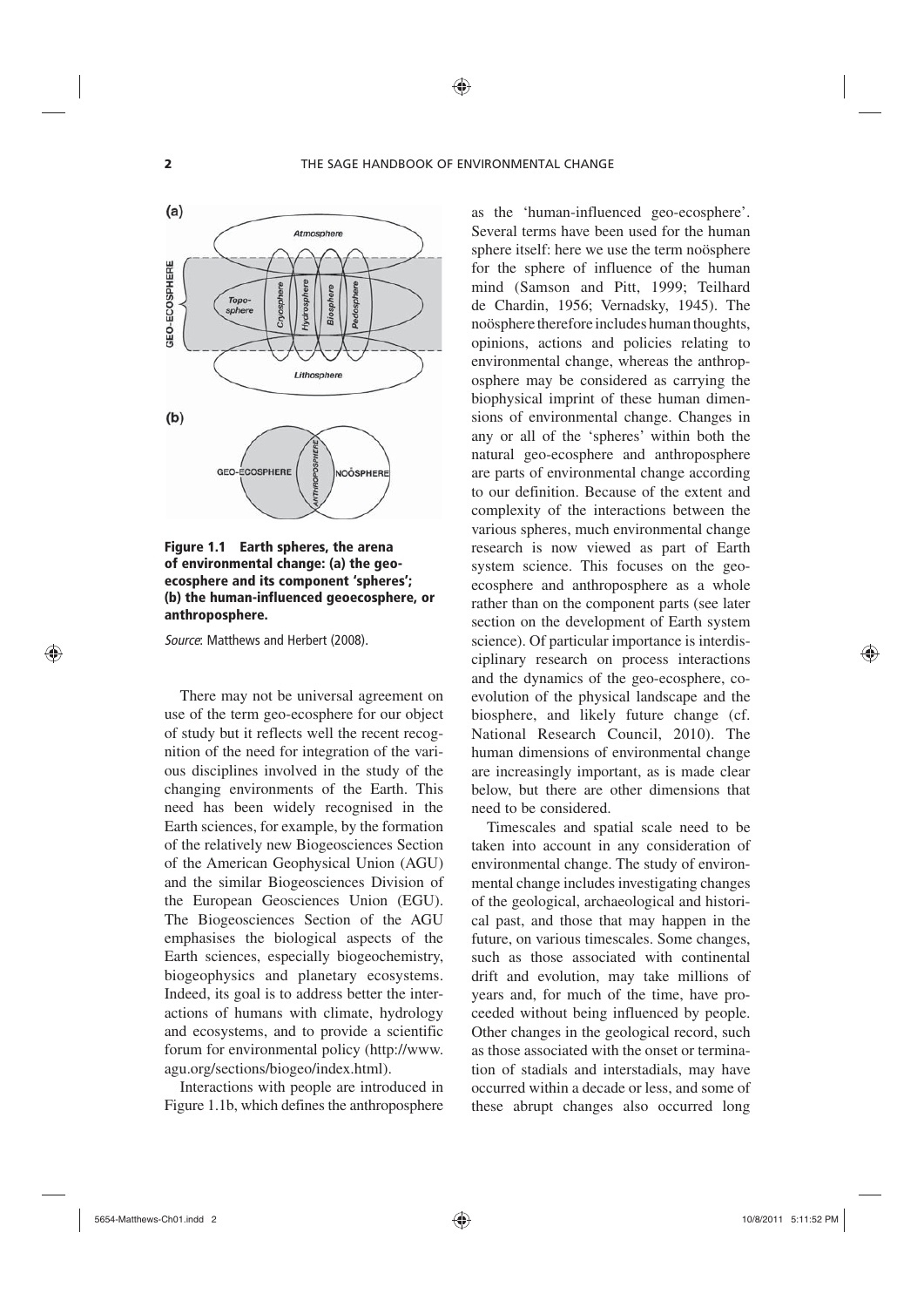before the human species evolved (National Research Council, 2002).

In relation to spatial scale, environmental changes range from local, through regional, to global and, in the future, will affect different places on Earth in different ways: from polar ice sheets to tropical rain forests, and from the highest zones of terrestrial mountains to the deepest marine environments. The term 'global environmental change' has been used in a variety of ways (Goudie, 2009). Here a geocentric definition is offered, based on Turner et al. (1990a), as 'any natural or anthropogenic environmental change that affects a global-scale biophysical system (a systemic global change) or the effects of which become global in extent (a cumulative global change)'. Systemic global changes include the climatic effects of major volcanic eruptions, enhanced emissions of greenhouse gases to the atmosphere from industrial sources, and changes to the oceanic circulation; cumulative global changes include deforestation and its effects, such as soil erosion and biodiversity loss.

Environmental change is, in many ways, a complex series of interacting processes and a bigger topic than merely those aspects impinging on humanity. The *Handbook of Environmental Change* reflects the broad and long view of the science of environmental change, while taking full account of the human dimensions. Some emphasis is given, however, to change in the recent past and the immediate future, where natural biophysical change interacts with human populations.

# 3 SCIENTIFIC IMPORTANCE AND SOCIETAL RELEVANCE

There are two basic reasons why knowledge and understanding of environmental change are so important: first, environmental change presents major scientific questions that stretch our curiosity to the limit; and second, it poses major practical problems for people and society and, particularly in relation to

climate change, is arguably the most important issue facing humanity today.

Because most aspects of the environment evolve constantly, knowledge of environmental change is fundamental to understanding how the geo-ecosphere works. The most important scientific questions generally focus on the pattern, timing, causes and mechanisms of environmental change. These questions present huge challenges to science and to the human intellect.

Not least of these scientific challenges are the complexities of the interactions within the geo-ecosphere as an Earth system in which human populations, activities and effects are component parts. Most successes from the application of scientific method in the past have been based on the analysis of relatively simple systems using a reductionist approach (Pickett et al., 2007). Scientific methods appropriate to understanding ecosystems, geo-ecosystems and other holistic entities with their potential for complex interactions (Mitchell, 2009) and so-called emergent properties (Bedau and Humphreys, 2008), are at a comparatively early stage of development. So are the methods appropriate to those scientific fields with important temporal dimensions involving, for example, reconstructing and explaining past events (Inkpen and Wilson, 2009). Scientists asking questions about palaeoenvironmental or future events rarely have the opportunity to conduct classical experiments; but they can utilise natural experiments (Deevey, 1969; Diamond and Robinson, 2010) and computer modelling (Bartlein and Hostetler, 2004; Hargreaves and Annan, 2009; Knutti, 2008; Street-Perrott, 1991) to develop and test their hypotheses and conclusions. Furthermore, the human dimensions of environmental change research, such as explaining past human–environmental interaction, require cooperation between science, social science and the humanities, to develop hybrid methods of analysis and synthesis (see, e.g., Endfield, 2008; Head, 2000).

Many practical problems for society today stem from the fact that anthropogenic causes

⊕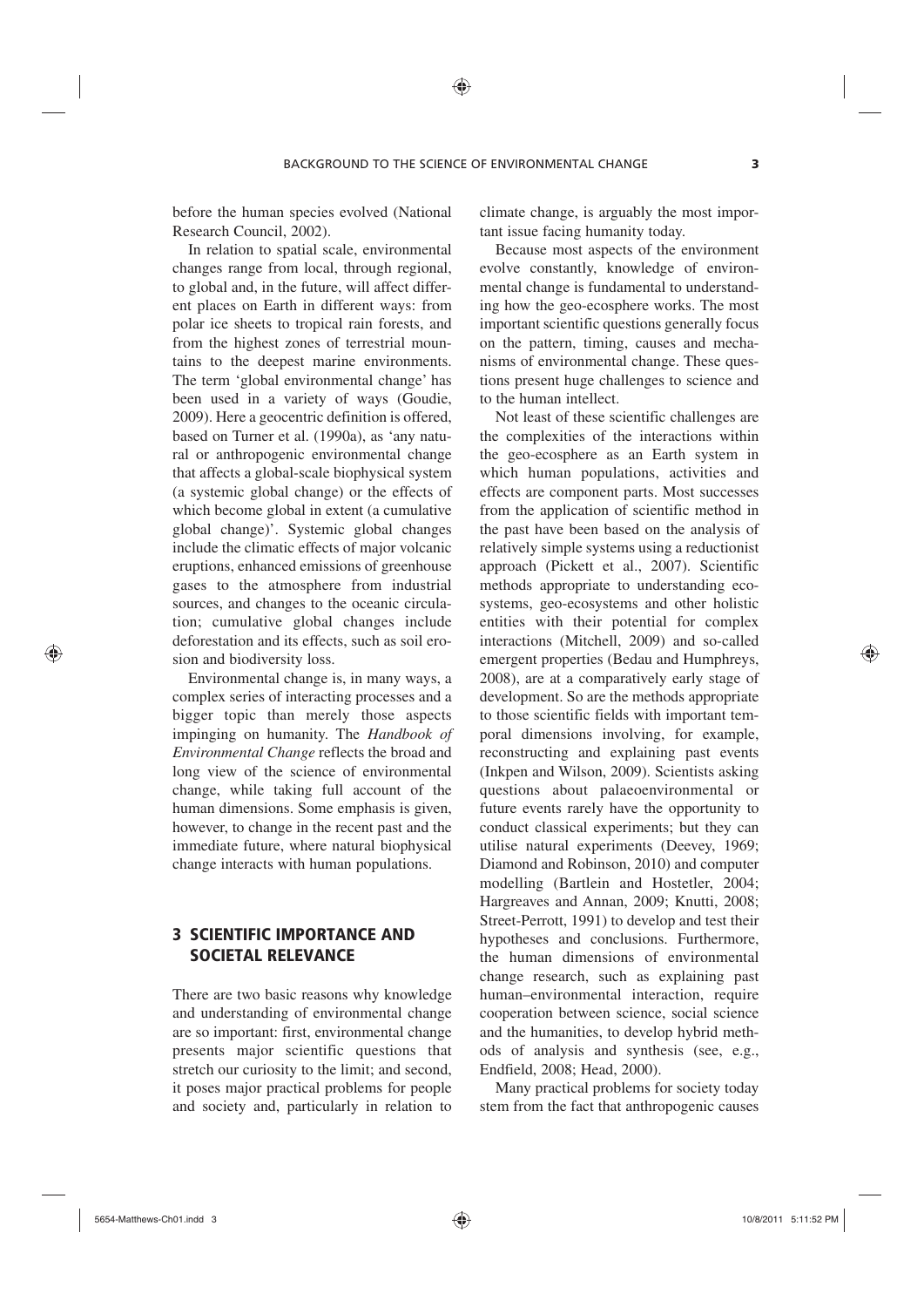have become increasingly dominant over the natural causes of environmental change during the last *c.*11,500 years of the Holocene (Alverson et al., 2003; Messerli et al., 2000; Roberts, 1998; Simmons, 2008), during the last two or three hundred years of the Anthropocene (Crutzen and Stoermer, 2001), and especially during the last 60 years or so since the mid-twentieth century (McNeill, 2000; Oldfield, 2005; Steffen et al., 2004). From the mid-Holocene onwards, at first agricultural and later industrial societies, altered the nature of the interaction between people and the biophysical environment as their relative impact reversed (Figure 1.2). Hunter–gatherers lived within largely natural geo-ecosystems with a high level of dependency on their biophysical surroundings. Urban–industrial societies live farther apart from nature in built environments, and their relationship with the biophysical environment is dominated by major human impacts. Cultural landscapes, especially traditional agro-ecosystems, are intermediate in character. Cultural anthropologists identify similar

patterns of interaction in the context of contemporary human societies with different economic systems and lifestyles (Crate and Nuttall, 2009; Peoples and Bailey, 2006).

The scale of human impact on the environment differs between the various Earth spheres, rates of change have varied through time, and there have been major differences in the nature and rate of impact at the regional scale (see, e.g., the major assessments of Goudie, 2007; Thomas, 1956; and Turner et al., 1990b). Nevertheless, through time, the systemic and cumulative effects have become greater and increasingly global, as human impacts altered not only the structure but also the processes of the geo-ecosphere, its energy flows and its biogeochemical cycles (Oldfield, 2008). These interventions sometimes had irreversible and disastrous consequences for people, but sometimes societies showed remarkable resilience in the face of both natural and anthropogenic environmental changes (Diamond, 2005; McAnany and Yoffee, 2010; Rolett and Diamond, 2004; Schwartz and Nichols, 2006; Tainter, 2006). The present





*Source*: Roberts (1998).

⊕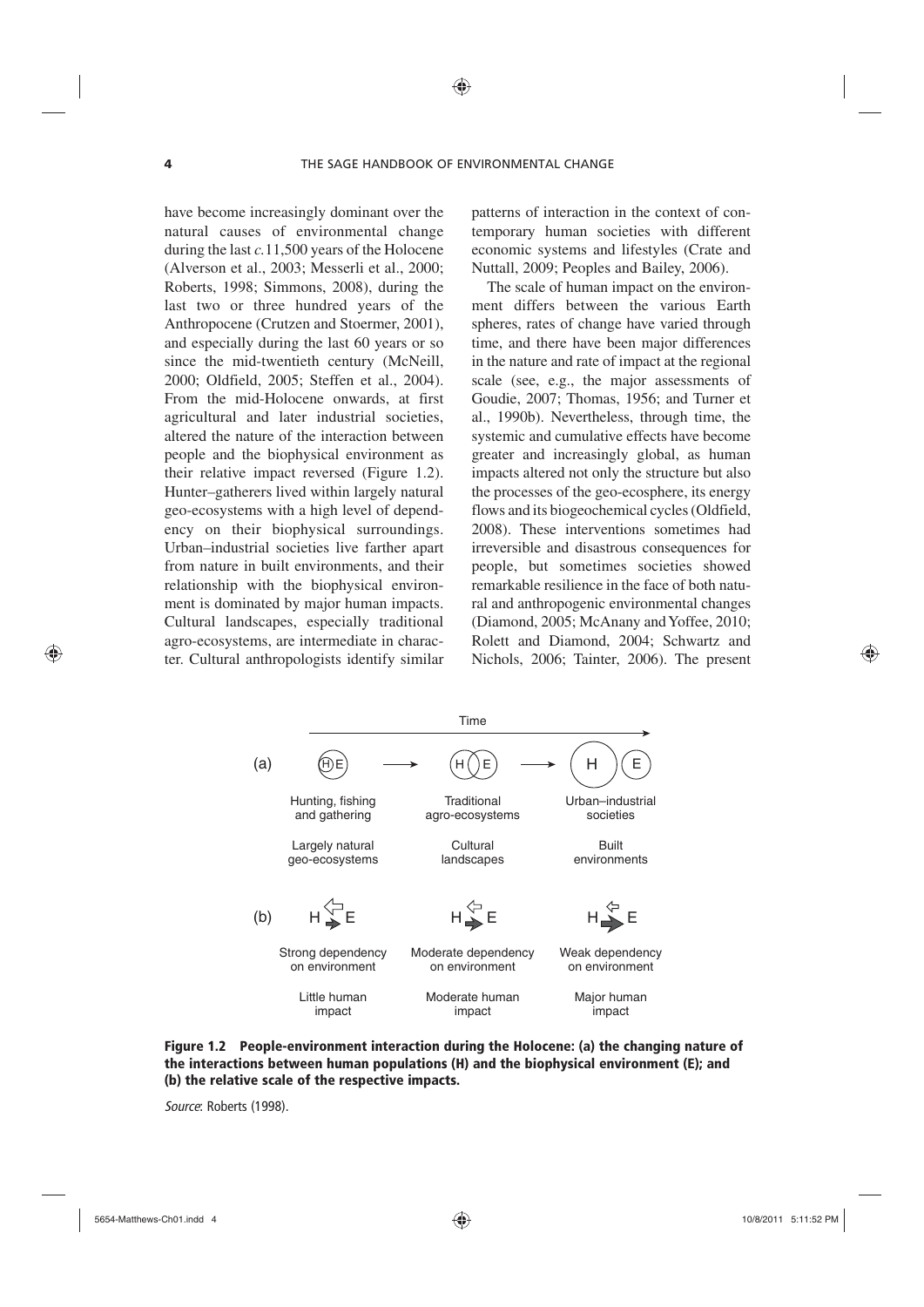and future state of the biophysical environment is increasingly dependent on this human impact and on the policies, in place or otherwise, to counter adverse impacts.

Climate change in general and global warming in particular hold a special place in the catalogue of human impacts on the environment because the consequences for humanity could be more disastrous than was the case with any other previous impact. Until recently, the nature and scale of the human impact was in doubt (see, e.g., Idso, 1988). However, the scientific community is now almost unanimous in its belief in global warming and in the attribution of the cause to the anthropogenic enhancement of greenhouse gases in the atmosphere; it is also gaining confidence in the predicted impacts (World Meteorological Organisation, 2003; Arctic Climate Impact Assessment, 2004; IPCC, 2007a, 2007b). During the twentieth century this impact truly became 'something new under the Sun' (McNeill, 2000), but what to do about it, and how to adapt and mitigate the effects, is much less clear (IPCC, 2007c; Giddens, 2009; Lomborg, 2001, 2007; Stern, 2007). The cultural, social, political and ethical reasons for why people disagree about climate change and what to do about it (Hulme, 2009) are largely beyond the remit of this book but are clearly relevant to the actions that have been taken so far and will be taken in the future in relation to mitigation policies.

At the present time, despite the existence of the scientific and technological know-how to counteract most of the world's problems associated with environmental change – such as deforestation, desertification, soil degradation, habitat and biodiversity loss, water pollution and global warming – countries in all states of development remain vulnerable to environmental change. In addition to these types of environmental change, extreme events with a purely geophysical origin cannot be neglected. The effects of the Boxing Day tsunami around the coast of the Indian Ocean in 2004, Hurricane Katrina in the southern US in 2005, the Haiti and

Chilean earthquakes of 2010, and the Japanese earthquake and tsunami of 2011, demonstrate the vulnerability of human populations to extremes in various components of the Earth system, some of which may be linked to anthropogenic origins. Environmental variability from gradual climatic changes to natural hazards and extreme events has affected human societies in the past and will continue to do so in the future (e.g., Caseldine and Turney, 2009; de Menocal, 2001; Diaz and Murnane, 2008; Dillehay, 2002; Grattan, 2006; Torrence and Grattan, 2002). It is necessary, therefore, to understand fully all the dimensions of environmental change. This Handbook focuses on the scientific basis of that understanding: a companion volume (Pretty et al.*,* 2007) focuses on the cultural, social, political and ethical factors that influence how that information is used. Clearly, the first requirement of any decision making is a clear understanding of the science behind the phenomenon of environmental change, and that is the first priority of this Handbook.

## 4 HISTORICAL MILESTONES AND PARADIGMS

Tracing the development of the multidisciplinary and interdisciplinary field of environmental change is a particularly difficult task in light of the wide range of disciplines and specialisations involved. Although there was earlier awareness of change in the environment, particularly from the field of geology, the beginning of modern scientific ideas about environmental change can arguably be placed in Switzerland in the early nineteenth century with the advent of the glacial theory, which was developed by various members of the Helvetic Society (see, e.g., North, 1943).

Taking a lead from the uniformitarianism of James Hutton and Charles Lyell, glacial theory was formulated with important contributions by, amongst others, Jean-Pierre Perraudin, Ignace Venetz, Jean de Charpentier

⊕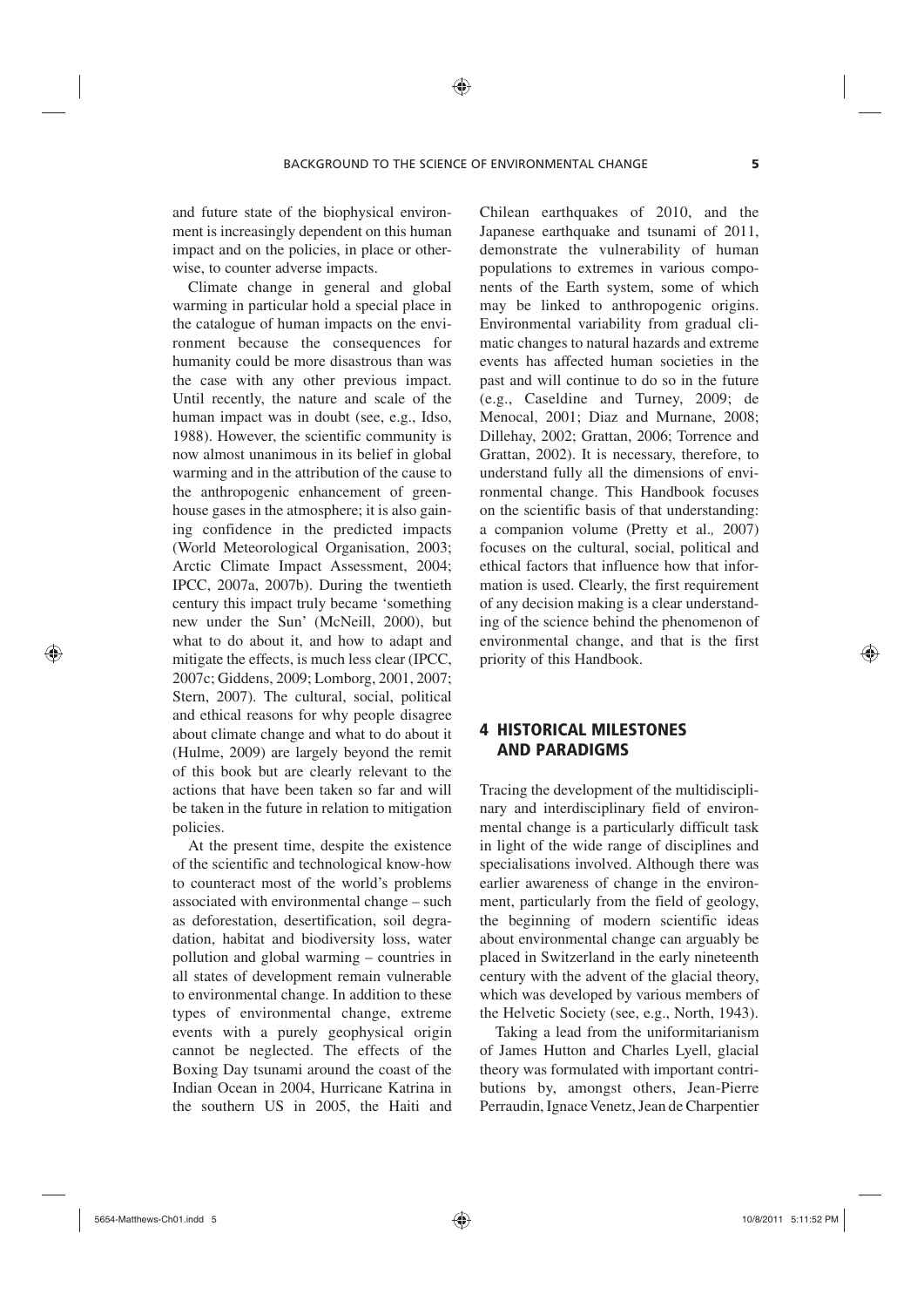and Louis Agassiz. They rejected the previous pseudo-scientific, catastrophic and semireligious diluvial theory, which had explained the disposition of landforms, sediments and fossils in terms of their temporal relationship – antediluvial, diluvial or post-diluvial (later alluvial) – to the biblical flood of Noah. On the basis of polished, striated and grooved rock surfaces, as well as the unsorted nature of glacial sediments, erratic boulders and related evidence of glacial erosion and deposition, they argued that Alpine glaciers formerly extended far beyond their contemporary limits. This evidence was linked to glacier expansion and to the existence of a relatively cold climate or Ice Age, during which iconic mammals (such as mammoths) thrived. This, in turn, soon led to the idea of interglacials and early notions of climatic change as the primary driver of many other environmental changes throughout the geo-ecosphere, often far removed from the centres of glaciation (see especially, the detailed account in Imbrie and Imbrie, 1979; and the earlier summary in Flint, 1957). These associated changes included, for example, major shifts in location of the Earth's biomes in response to changing climates; global glacioeustatic sealevel change in response to changing ice volume (with consequent opening and closing of land bridges, such as the Bering Strait and the English Channel); regional and local glacioisostatic adjustment of the land surface height and relative sea level in response to variation in the weight of ice masses; and hydrological change at lower latitude leading to changing river regimes and lake levels. All of the listed environmental changes were recognised within 30 years of the publication of *Études sur les Glaciers* by Agassiz in 1840 (Carozzi, 1967).

The shift from the diluvial theory to the glacial theory is therefore considered to constitute the first paradigm shift in the study of what is currently understood by scientists as environmental change. Both theories had all the features of a paradigm (*sensu* Kuhn, 1962) in that they provided different, relatively stable frameworks for research, separated by

a scientific revolution in the questions posed and the approaches used in problem solving. The glacial theory presaged a raft of further new developments that led directly or indirectly to the diversity of concepts, theories and methodologies that today characterise the science of environmental change (Figure 1.3).

The history of the science of environmental change therefore not only reaches far back into the geological past but also extends forward to the present preoccupation with global warming and other current environmental concerns involving the future of humanity. Not all the 48 developments (49 including the glacial theory itself) identified in Figure 1.3 can be said to have brought the necessary revolutionary change across the whole field to be characterised as new paradigms. Hence, no distinction is made between paradigms and those developments that fall short of full paradigm status, which are termed 'milestones' or major developments of lasting influence (cf. Birks, 2008, who recognised 14 paradigms in the development of Holocene palaeoclimatic research alone).

Three developmental strands are suggested in Figure 1.3 from shortly after the glacial theory emerged less than two centuries ago to the three major interacting and mutually reinforcing subfields of the early twenty-first century, namely Quaternary science, Earth system science and sustainability science. Much of the emphasis in Quaternary science is on the understanding of past changes based largely on environmental reconstruction and dating. Earth system science focuses especially on understanding the processes and mechanisms of global change, often using sophisticated environmental modelling and monitoring. Sustainability science is concerned with understanding the interactions between people and environment (the human dimensions of environmental change) with a view to a sustainable future. Our recognition of three developmental strands should not be seen, however, as an attempt to preserve the historical discontinuities that existed between these strands in the past.

⊕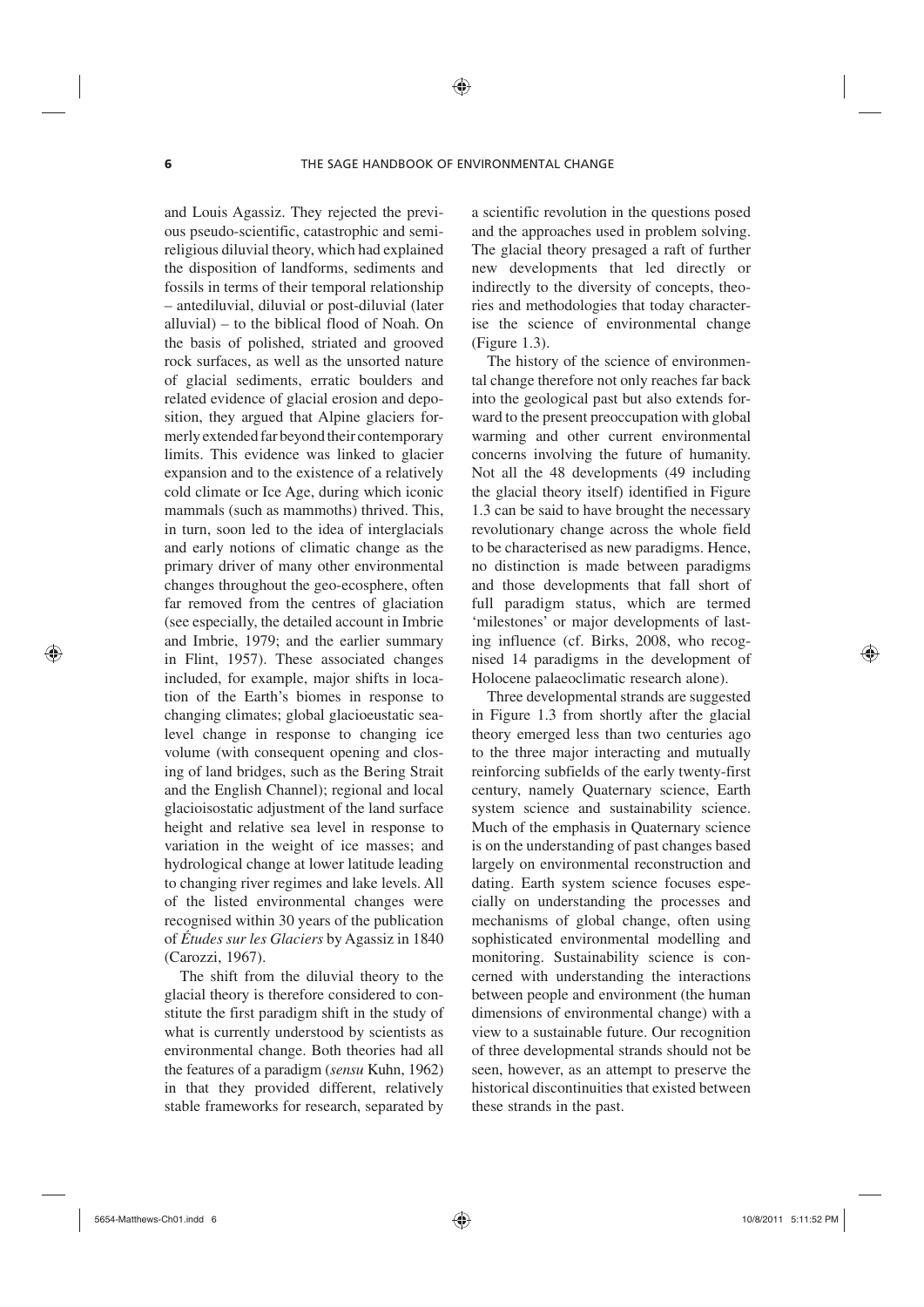BACKGROUND TO THE SCIENCE OF ENVIRONMENTAL CHANGE **7**

◈



Figure 1.3 Schematic representation of the development of environmental change as a field of study over the last two centuries: 49 specific developments (milestones and paradigms) are shown; the three segments of the triangle suggest three developmental strands from the Glacial Theory towards the three current interacting subfields of Quaternary science, Earth system science and sustainability science; an approximate timescale is shown at the right margin.

## *4.1 The development of Quaternary science: understanding past environmental change*

Quaternary science is undoubtedly the most firmly established of the three subfields. It is characterised by a well-developed knowledge base, a wide variety of methods for environmental reconstruction and dating, and many well-tested theories (see, e.g., the overviews provided by Anderson et al., 2007;

Bradley, 1999; Elias, 2007; Lowe and Walker, 1997; and Williams et al.*,* 1998).

Two Scandinavian botanists, Axel Blytt and Rutger Sernander, are arguably the fathers of modern approaches to environmental reconstruction in general and palaeoclimatic reconstruction in particular. Towards the end of the nineteenth century, they used the stratigraphic analysis of macrofossils in peat bogs to divide the Holocene into intervals of varying warmth and wetness

⊕

 $\bigoplus$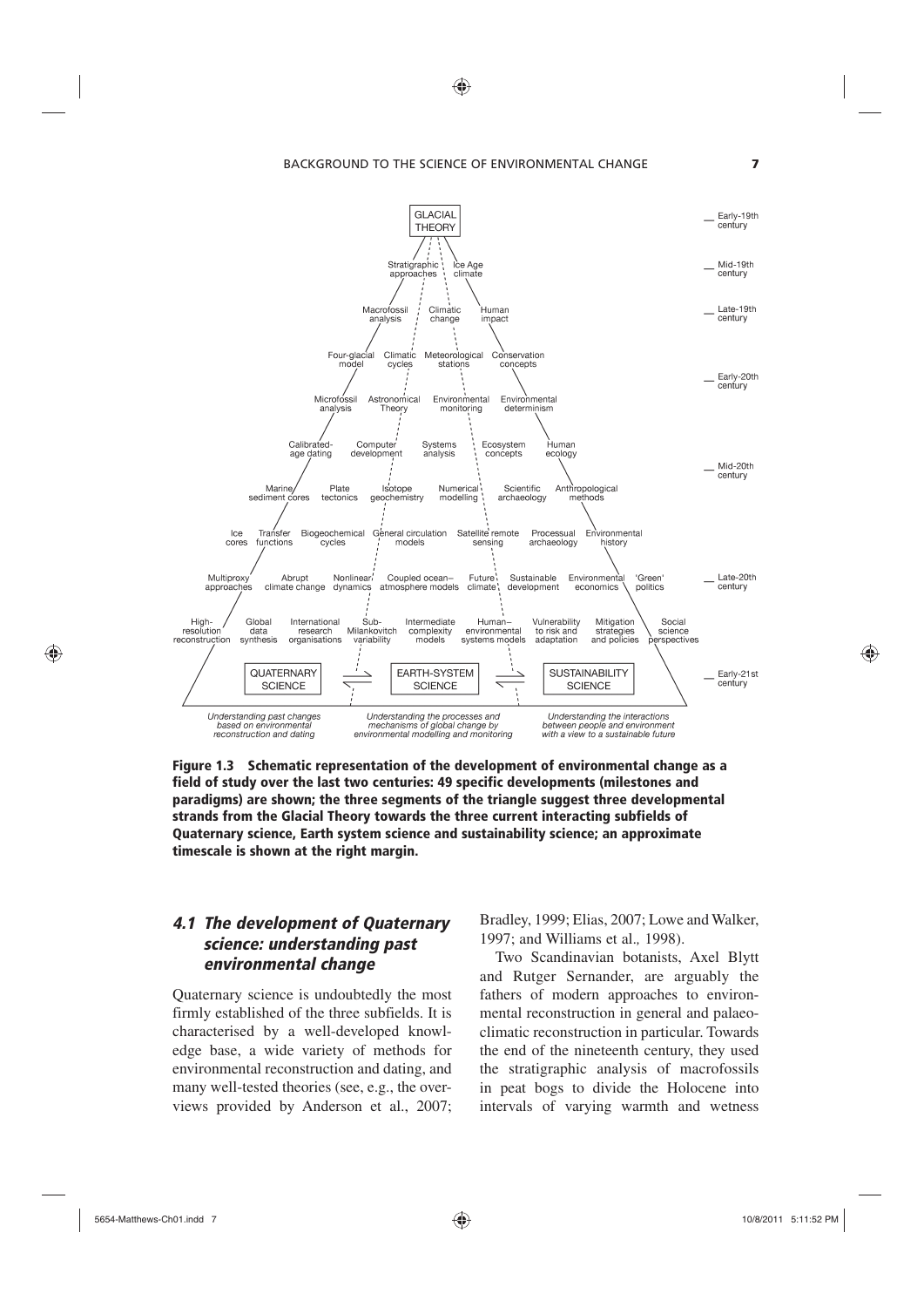(Birks, 2008). Their work was followed by the introduction of pollen analysis which, by the mid-twentieth century, was very widely used throughout the world for reconstructing vegetation history and inferring the relative and interacting roles of both climatic fluctuations and human impacts. A wider range of microfossils – from the full range of natural archives from terrestrial, lacustrine and marine environments – were brought into use later.

Building on the earlier ideas of James Croll, the early twentieth century also saw Milutin Milankovitch, a Serbian mathematician, complete the astronomical theory, which offered a comprehensive explanation for the periodic alternation of glacial and interglacial climates (Imbrie and Imbrie, 1969; Petrović and Marković, 2010). However, the theory, based on the effect of orbital parameters (precession, obliquity and eccentricity) on solar insolation received by the Earth from the Sun, was resisted by the scientific community for many decades before it became the established paradigm that it is today. Major reasons for delayed acceptance included: (1) the existence of plausible rival hypotheses; (2) the scale of the forcing was believed inadequate, despite the notion of amplification by the carbon cycle having already been introduced by T.C. Chamberlin (1897, 1899); and (3) the lack of suitable data from the geological record with which to test the theory empirically.

Working on varve sequences from lake sediments at the beginning of the twentieth century, Gerard de Geer, a Swedish geologist, made the first realistic estimate of late-Quaternary time (Walker, 2005). He defined the term varve as consisting of an annual sediment increment with distinct summer and winter layers, coined the term 'geochronology', was the first to use an annually resolved timescale in geology and used this to estimate the time elapsed since the termination of the Pleistocene (Zolitschka, 2007). However, it was the invention of radiocarbon dating and other radiometric dating techniques from the mid-twentieth century onwards that enabled the widespread development of precise chronologies based on absolute or calibrated-age dating. A full range of dating techniques is now available to Quaternary scientists of all persuasions (see, e.g., Beck, 1994; Noller et al.*,* 2000; Taylor and Aitken, 1997; Wagner, 1998; Walker, 2005).

Evidence from the marine environment could not be fully exploited until after 1968, when the Deep Sea Drilling Project (DSDP) commenced and long marine sediment cores were retrieved from the ocean floor for the first time (cf. Emiliani, 1955). In contrast to terrestrial records of environmental change, the advantage of marine records lay, above all, in their continuity, potentially through the whole of the Quaternary and beyond. They were also intimately associated with development of the geophysical theory of plate tectonics, which is important for understanding many aspects of long-term environmental change, including mountain building, seismic and volcanic activity, and landscape evolution (Van Andel, 1994). Marine records enabled, in particular, the recognition of over 40 glacial and interglacial episodes; whereas a maximum of four (Gunz, Mindel, Riss and Würm, to use the Alpine terminology) had been recognised from terrestrial records for most of the previous half century. They also enabled a convincing test of the astronomical theory, using the isotopic composition of microfossils (foraminifera) as evidence of ice volume on land and the palaeomagnetic record to establish firmly the timescale (Hays et al., 1976). Marine sediment cores and long sedimentary sequences from the Ocean Drilling Programme (ODP; 1985–2003) and the Integrated Ocean Drilling Program (IODP; 2003–2013) continue to provide important evidence for the long-term pattern and timing of environmental change from the marine realm, including the roles of marine processes, ocean circulation patterns and ocean–atmosphere interaction in global climatic change (see Ocean Drilling Programme, 2007).

♠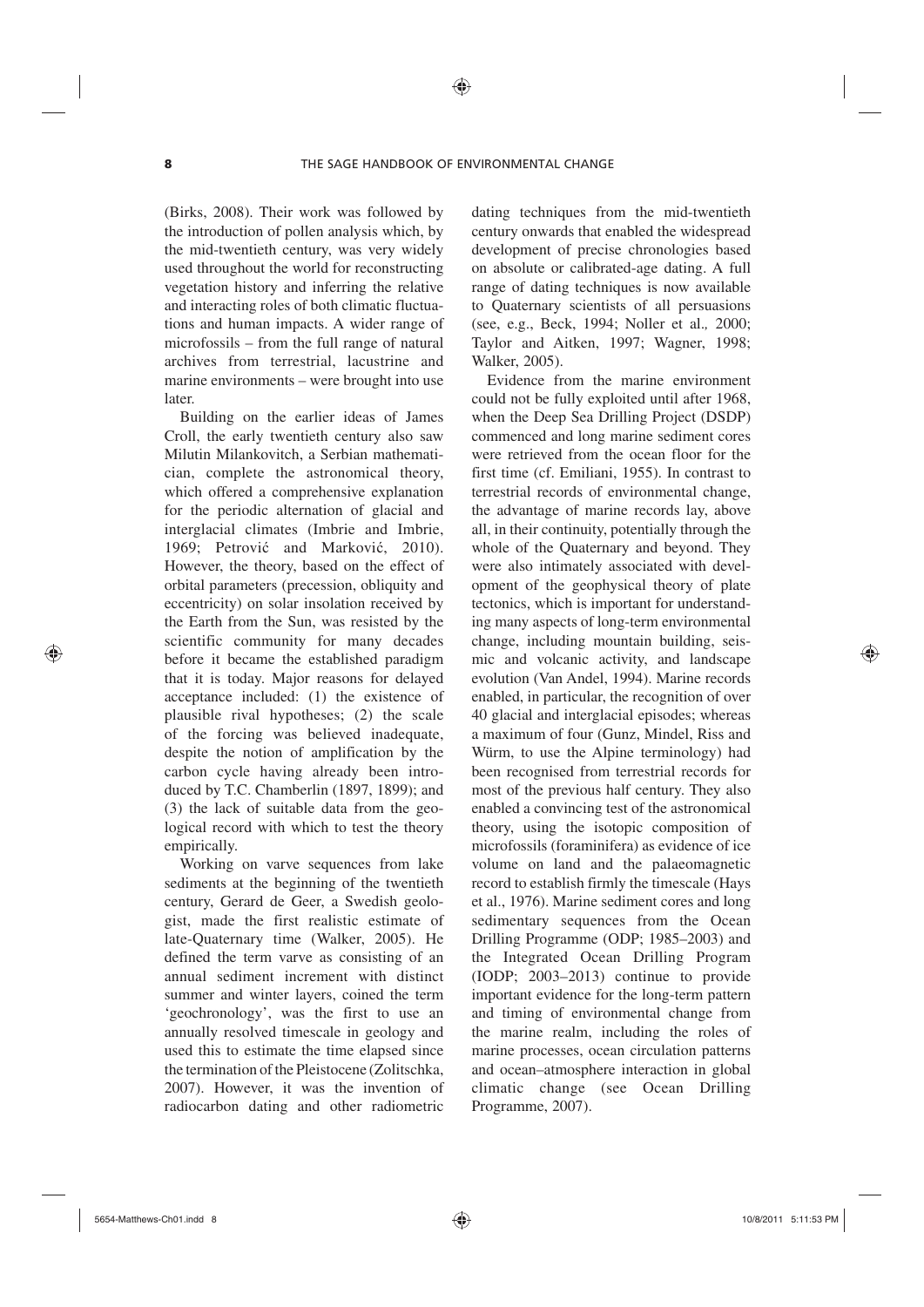Results from the analysis of ice cores from the Greenland and Antarctica ice sheets, which were published from the late 1960s onwards (e.g., Dansgaard et al., 1969), produced continuous environmental records for the last several glacial–interglacial cycles, generally with much higher temporal resolution than the marine records. Past atmospheric composition, including levels of greenhouse gases, sulphates and dust from volcanic eruptions, and heavy metal pollutants, are amongst the information that is well represented in ice-core records. Abrupt climatic oscillations at sub-Milankovitch frequencies (in the form of Dansgaard–Oeschger events), which indicate potential instability in the Earth–ocean–atmospheric system, were first convincingly demonstrated from ice-core data (Dansgaard et al., 1969, 1993). Sub-Milankovitch palaeoclimatic events of regional if not global extent are increasingly recognised, not only from previous glacials and interglacials but also from the Late Glacial and Holocene, including Heinrich Events, Bond cycles, neoglacial events and the 'Little Ice Age' (Alley, 1998; Andrews, 1998; Bond et al.*,* 1993, 2001; Heinrich, 1988; Matthews and Briffa, 2005; Matthews and Dresser, 2008; Roberts, 1993).

Ice-cores also yield reconstructions with annual resolution and therefore examples of the ultimate high-resolution reconstruction (see, e.g., Alley, 2000; Mayewski and White, 2002; Loulergue et al., 2008; Lüthi et al., 2008; Steffensen et al., 2008). This type of reconstruction has recently become a high priority for understanding climatic variability over the last millennium in the context of the detection and attribution of possible abrupt future changes in the environment, especially climate (Jones et al., 2009). Most natural archives yield information that falls short of this ideal. The study of tree rings (dendrochronology and dendroclimatology), which has a relatively long history, is probably the best-known source of high-resolution reconstructions. Microdendroclimatology (Loader et al., 1995) is even capable of reconstructing seasonal climatic differences. Varves, other

annually laminated sediments, corals and speleothems are the other main sources of records with annual time resolution (see, e.g., various chapters in Mackay et al., 2003).

Reconstruction of environmental change from peat, ice, marine and lacustrine sediments, loess and the other natural archives, today typically adopt a multiproxy approach, whereby many different types of information are derived from the same archive (Guiot et al., 2009). This permits the mutual validation of proxies, as well as providing a firmer basis for understanding the past events themselves and their forcing factors. Often an integral part of a multiproxy approach has been the development of new and sophisticated physical, chemical and biological techniques to prepare samples and extract the required environmental information. This is typified by the widespread use of isotope geochemistry in association with ice and marine cores, and in palaeolimnology (Leng, 2005) and dendrochronology (McCarroll and Loader, 2004), which has greatly extended the reach of the traditional approaches associated with these archives. Similarly, the development of multivariate transfer functions in relation to marine and lacustrine sediments, pollen and tree rings has greatly improved the ability to make precise numerical estimates of past environmental variables from modern data (see, e.g., Birks, 2003). This development may be considered to be a recent manifestation of long-established uniformitarian principles.

The final recent developments in Quaternary science to be highlighted in Figure 1.3 involve the way research is organised, rather than the research itself. Two particularly important aspects of this that have changed are: first, the use of databases to achieve data synthesis up to global scale and, second, the growth of formal, international organisations to coordinate research internationally (Perry, 2002). Both developments may be regarded as a response to the growing interest in global patterns and processes, together with the need to share the cost of expensive activities and avoid continually

⊕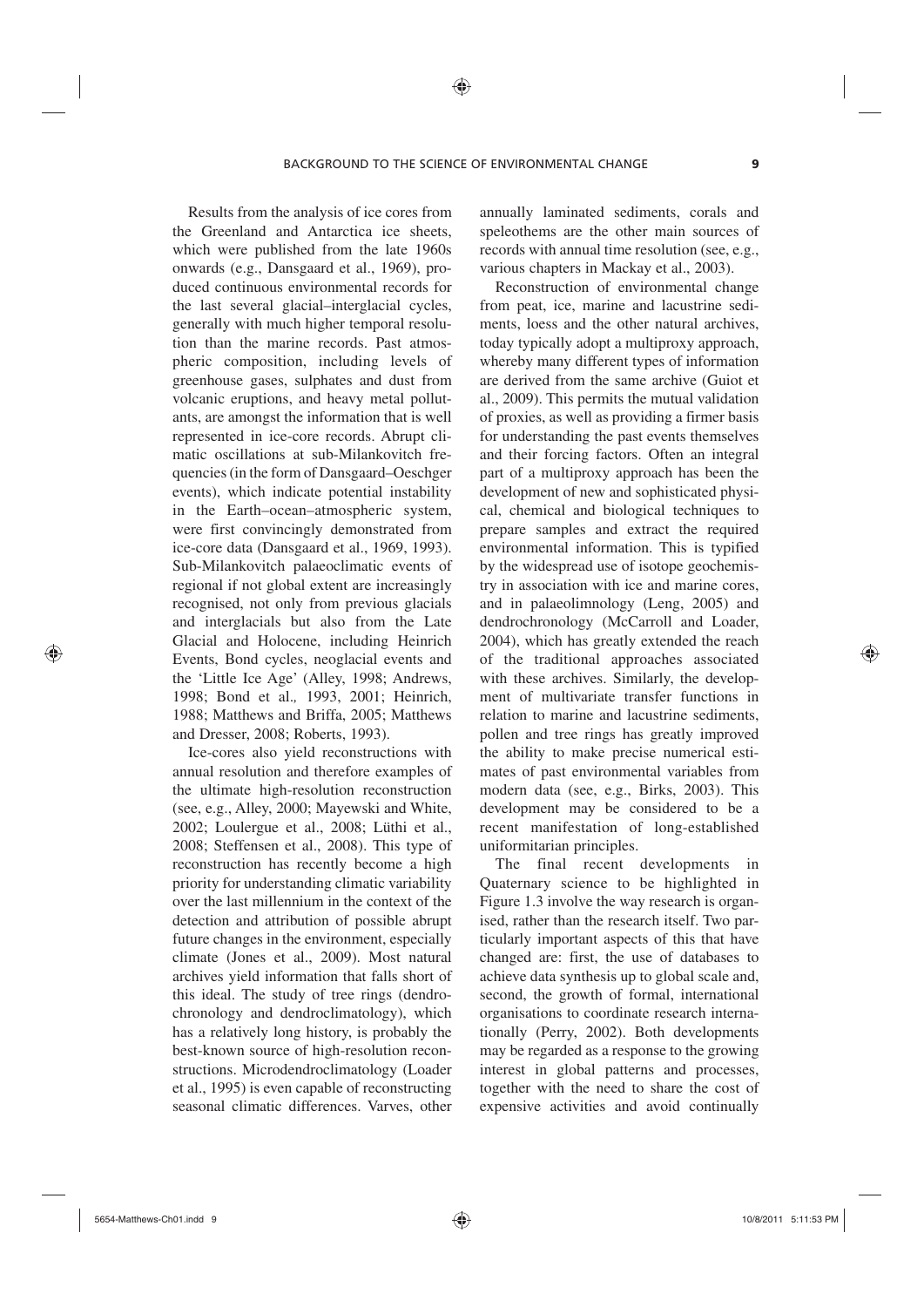reinventing the wheel. This internationalisation of research is an equal, if not even more prominent, aspect of Earth system science and sustainability science.

## *4.2 The development of Earth system science: understanding the processes and mechanisms of environmental change*

Earth system science emerged as a subfield in the study of environmental change late in the twentieth century. The essential characteristic of Earth system science is the integrated investigation of the geo-ecosphere as a single, interacting system (Earth System Sciences Committee, 1986; Jacobson et al., 2000; National Research Council, 2010; Schellnhuber and Wenzel, 1998; Schneider, 2000; Steffen et al., 2004). It focuses on the dynamic components of the geo-ecosphere – the processes and mechanisms of change in the global context – with some emphasis on biogeochemical cycles within the system, on the Sun as the primary energy source, on people as an integral component and on the Anthropocene timescale. The iconic diagram of the Earth system proposed by Bretherton (1985; Earth System Sciences Committee, 1986; Schellnhuber, 1999; Wainwright, 2009) provides a schematic representation of the complex interactions involved (Figure 1.4).

Prior to the late-twentieth century, both the conceptual and technical bases for such an integrated view were poorly developed. The ideas that the various components of the geoecosphere interact and that climatic change was an important driver of environmental change nevertheless became firmly established as soon as the global implications of the glacial theory emerged in the late-nineteenth century (Figure 1.3). Regular cycles or periodicities in climate and weather associated, for example, with sunspot or lunar cycles were also recognised early on (Burroughs, 1992). Although the existence of some proposed cycles has been discredited,

many periodicities or quasi-periodicities are central to understanding the regulatory processes and dynamic mechanisms of change in both the atmosphere and oceans. Examples include contemporary modes of variability, such as El Niño southern oscillation (ENSO) phenomena (Diaz and Markgraf, 2000; Sarachik and Cane, 2010) and the North Atlantic oscillation (NAO) (Hurrell et al., 2003), and past episodic events/cycles under quite different boundary conditions, as exemplified by Heinrich events (Andrews, 1998) and Bond cycles (Alley, 1998).

Explicit consideration of the systems concept began in the context of the investigation of the interaction of ecological communities with their environment, which led to the first use of the term 'ecosystem' in the 1930s (Tansley, 1935). However, later development of a distinct ecosystems approach was of greater significance to Earth system science than the term itself. The ecosystem approach to ecology emphasised energy flow and mineral cycling and may be seen as the predecessor of general systems theory (von Bertalanffy, 1951), environmental systems analysis and the concept of biogeochemical cycles (Golley, 1993). The description and analysis of biogeochemical cycles up to global scale, in terms of reservoirs, fluxes, sources, sinks, budgets, couplings, feedbacks, regulation, equilibria and thresholds for change is perhaps the most novel aspect of Earth system science (Jacobson et al., 2000; Selley, 2005). Their extreme expression can be seen in the Gaia hypothesis, which envisages the Earth system as regulating its own environment to the extent that conditions within the geo-ecosphere are maintained within habitable limits (Lovelock, 2000, 2006).

Another major aspect of Earth system science is the important role of environmental monitoring. This has a relatively long history in the context of the instrumental measurement of air temperature, precipitation and pressure; the first thermometer was invented by Galileo in 1597. The major expansion of meteorological stations on land in the last half of the nineteenth century (Jones and

♠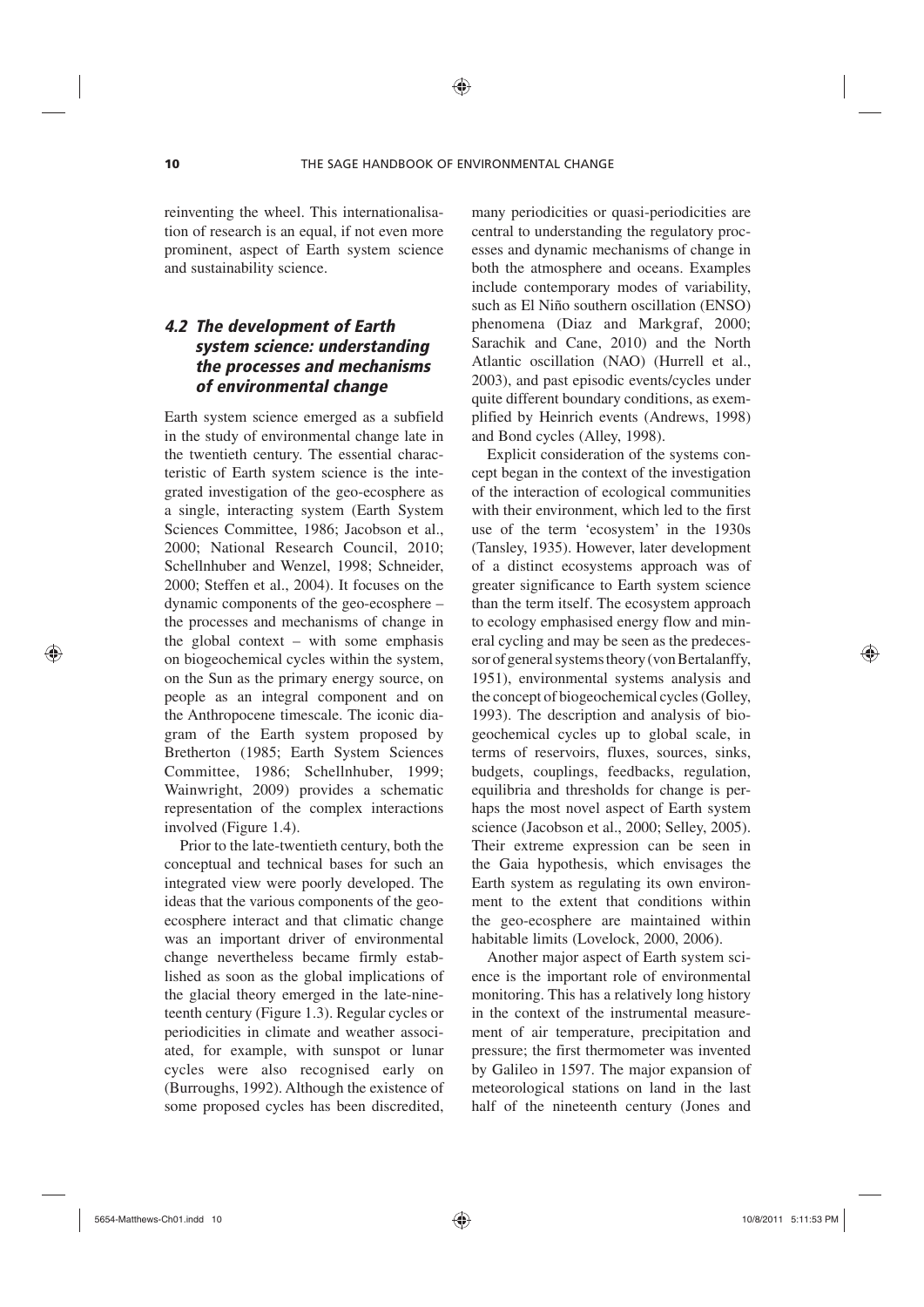

 $\bigoplus$ 



 $\bigoplus$ 

Source: Bretherton (1985) and Schellnhuber (1999). *Source*: Bretherton (1985) and Schellnhuber (1999).

 $\overline{\phantom{a}}$ 

 $\bigoplus$ 

 $\bigoplus$ 

**11**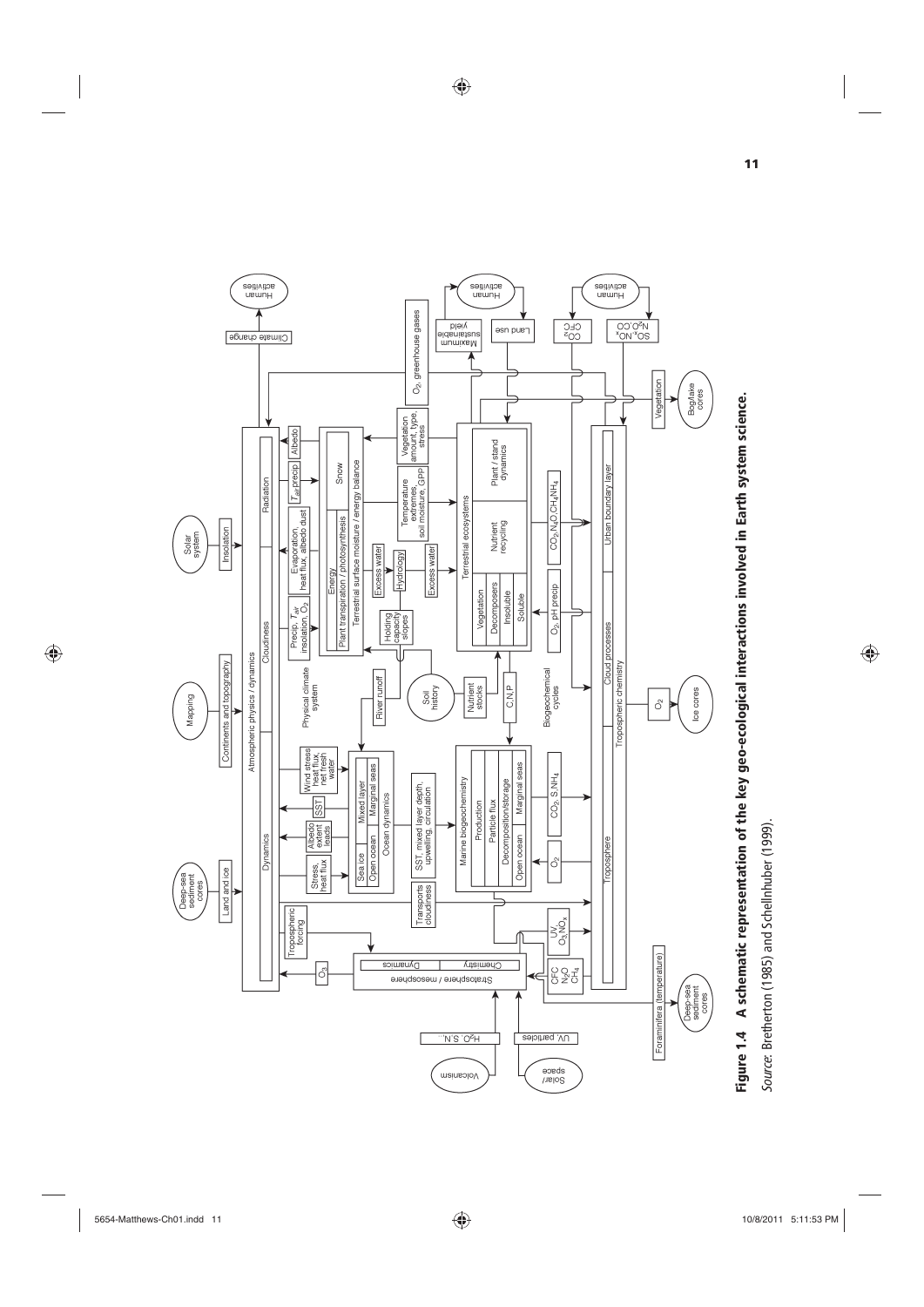Bradley, 1992) established the first worldwide environmental monitoring network. This was largely superseded after 1960 by satellite remote sensing over land and sea of variables associated with the radiation balance of the atmosphere, hydrometeorology, sea-surface conditions, the Earth's snow and ice cover, vegetation characteristics and soil properties (Anderson and Croft, 2009; Kidd et al., 2009; Quincey and Luckman, 2009; Wilson et al., 2001; see also Warner et al., 2009). Environmental monitoring has been instrumental in the detection of climate change and many other aspects of environmental change over the last few decades. The detection of the rising level of carbon dioxide  $(CO<sub>2</sub>)$  in the atmosphere and its distinct seasonal pattern is a particularly important example (Keeling et al., 1995). Since the beginning of the twenty-first century alone, more than 100 satellite sensors have been launched (Boyd, 2009). The much longerterm perspective provided for Earth system science by palaeoenvironmental reconstruction clearly has an important complementary role (see later).

Similarly, from around the mid-twentieth century, systems analysis has complemented monitoring and provided the basis for the modelling approach to Earth system science (MacCracken, 2002). General circulation models (GCMs) hold a particularly important place in the development of Earth system science because they have been intimately associated with predicting future climate. The major shift in the focus of research on climatic change towards the future appears to have taken place around 1990 and to have been associated with the acceptance of the concept of anthropogenic global warming forced by greenhouse gases (Chambers and Brain, 2002). The earliest GCMs from the 1960s, which provided a three-dimensional, grid-based, time-evolving simulation of the atmosphere circulation (AGCMs) or the ocean circulation (OGCMs), based on dynamical equations governed by the laws of physics and a set of boundary conditions, have been improved upon in several different ways (Bartlein and Hostetler, 2004; IPCC, 2007a). Their initial and subsequent development has been highly dependent on parallel developments in computing, especially those associated with super computers.

The first coupled atmosphere-ocean models (CGCMs or AOGCMS) were developed in the 1990s. Currently, various other aspects of the Earth–atmosphere–ocean system, including sea ice, aerosols, the carbon cycle and the dynamics of vegetation are included in the most sophisticated GCMs. Other important current developments include the use of regional or limited-area models (LAMs), which are constrained and driven by the outputs from GCMs to enable higher spatial resolution at the regional scale, and the use of Earth-system models of intermediate complexity (EMICs), which focus on the processes important for the functioning of the geo-ecosphere as a whole while saving considerably on computer time (Claussen et al., 2002).

Numerical models are not only the most important tools available for making projections about future climate, but they are also necessary for formulating and testing hypotheses about the causal mechanisms that connect the events and processes of the geo-ecosphere (and indeed of any geo-ecosystem). By now, numerical models have been developed for virtually every process involved in environmental change, including the linkage of biophysical processes with the human drivers of change (Oldfield, 2005). Progress in Earth system science at the present time is highly dependent on the careful selection of different types of models, which provide a framework for inter-relating observations and cross-checking outcomes.

Monitoring and modelling of the global geo-ecosystem has generated a huge quantity of data, largely in digital form. This has stimulated and has been stimulated by the internationalisation of research, which includes not only the establishment of international research organisations and global data bases as already discussed, but also data dissemination via the Internet and the

⊕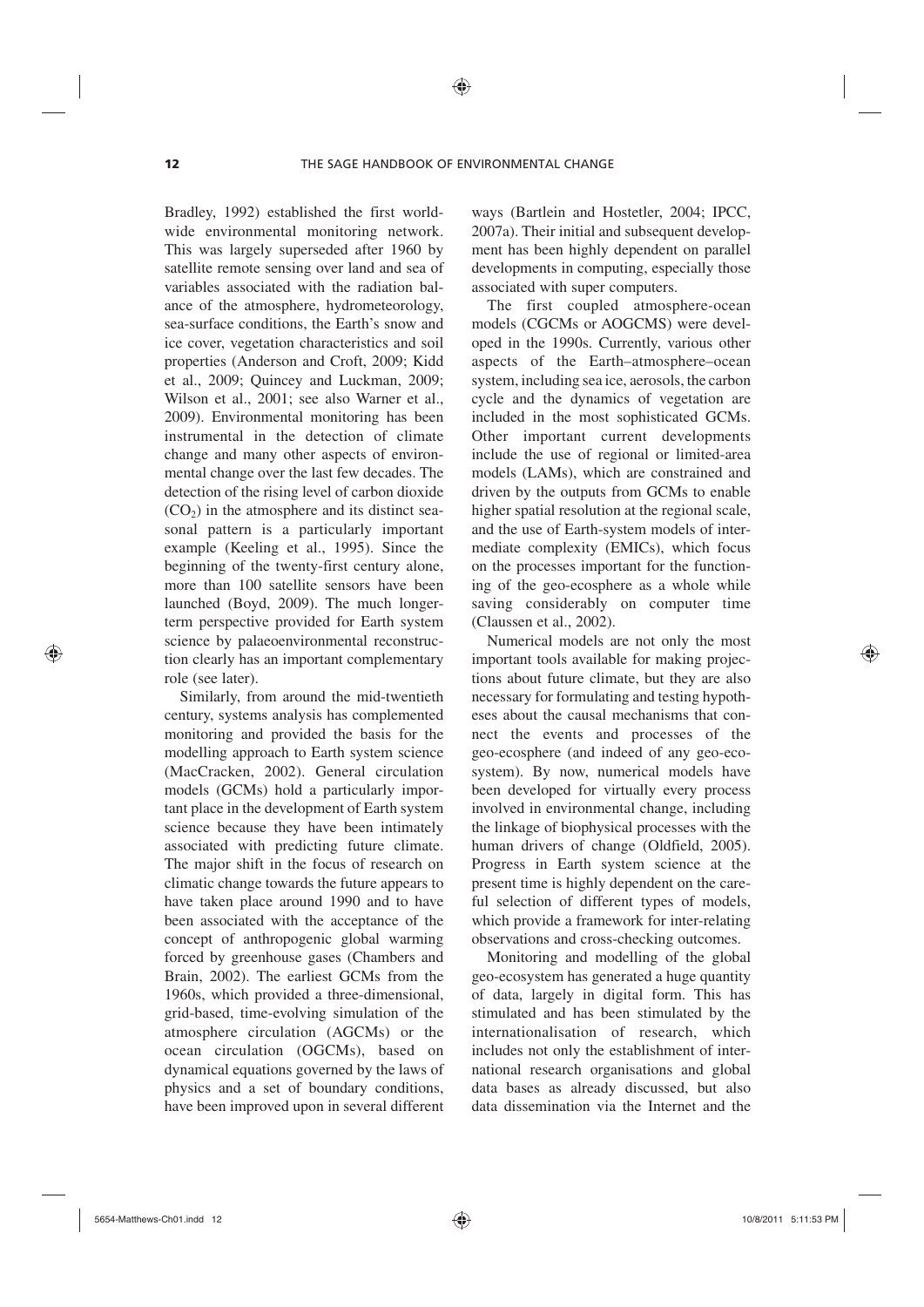World Wide Web and the archiving of data in the World Data Centre network. This international dimension is very characteristic of data collection, analysis and synthesis throughout Earth system science.

## *4.3 The development of sustainability science: understanding the dynamics of people-environment interaction with a view to a sustainable future*

Sustainability science has been emerging as a subfield only since the 1990s (Clark and Dickson, 2003). In seeking to understand the dynamics of the interactions between people and their biophysical environment with a view to ensuring a sustainable future, it may be viewed as the reaction of scientists to the preponderantly societal and political processes that were shaping the sustainable development agenda in the 1980s (Kates et al., 2001). Hence, it can be regarded as the research and development branch of a practical agenda, which was defined by the World Commission on Environment and Development (WCED) – the Brundtland Commission – as development that meets the needs of the present generation without compromising the ability of future generations to meet their own needs (World Commission on Environment and Development, 1987). Sustainable development therefore implies an increase in wealth with due regard for the welfare of people in all parts of the world (intragenerational equity) and through time (intergenerational equity) while recognising the limitations on how this can be attained.

Sustainability science is, in many respects, the least well-developed aspect of the science of environmental change. Core questions involving the vulnerability and adaptability of society to and the impact of society on the biophysical environment lack an established theoretical framework. Many of the issues have been identified, but the necessary knowledge structuring, data coordination and

multidisciplinary cooperation have yet to emerge (Kauffmann, 2009).

However, recognition of fundamental aspects of the interactions of nature and society can be followed back to at least the time of George Perkins Marsh, who recognised the devastating scale of human impacts on the landscapes of Europe, North Africa and Asia Minor in his book *Man and Nature, or Physical Geography as Modified by Human Action*, published in 1864. Concepts of conservation, protection, prevention, remediation, restoration, management and sustainability grew from such early observations and descriptions of the human impact, eventually affecting actions and policies ranging from local environmental management to global international conventions. The twentieth century development of soil conservation in the US, which culminated in the acceptance of a holistic, ecosystem-based concept of sustainable soil by the US Department of Agriculture (Berc, 2005), provides a good, specific example. Developments in theory and practice were triggered in particular by soil erosion problems and the establishment of the Dust Bowl in the North American Great Plains region.

The naïve and flawed geographical theories of climatic and environmental determinism, expounded in particular by Ellsworth Huntington (1924) and Ellen Churchill Semple (1935), saw environmental effects on human populations as simple, direct and causal. Although such views were rightly rejected, an unfortunate reaction was to 'throw out the baby with the bathwater'. The result was that right through to the 1960s a trenchant retreat from all things climatic made it difficult to argue that climate and the biophysical environment more generally could be an important factor in human affairs. The early theories were replaced during the mid and late twentieth century by more sophisticated models, involving complex, indirect and reciprocal relationships. Examples of such models include those of technological materialism; cognitive behaviouralism; human, cultural and political ecology; and

⊕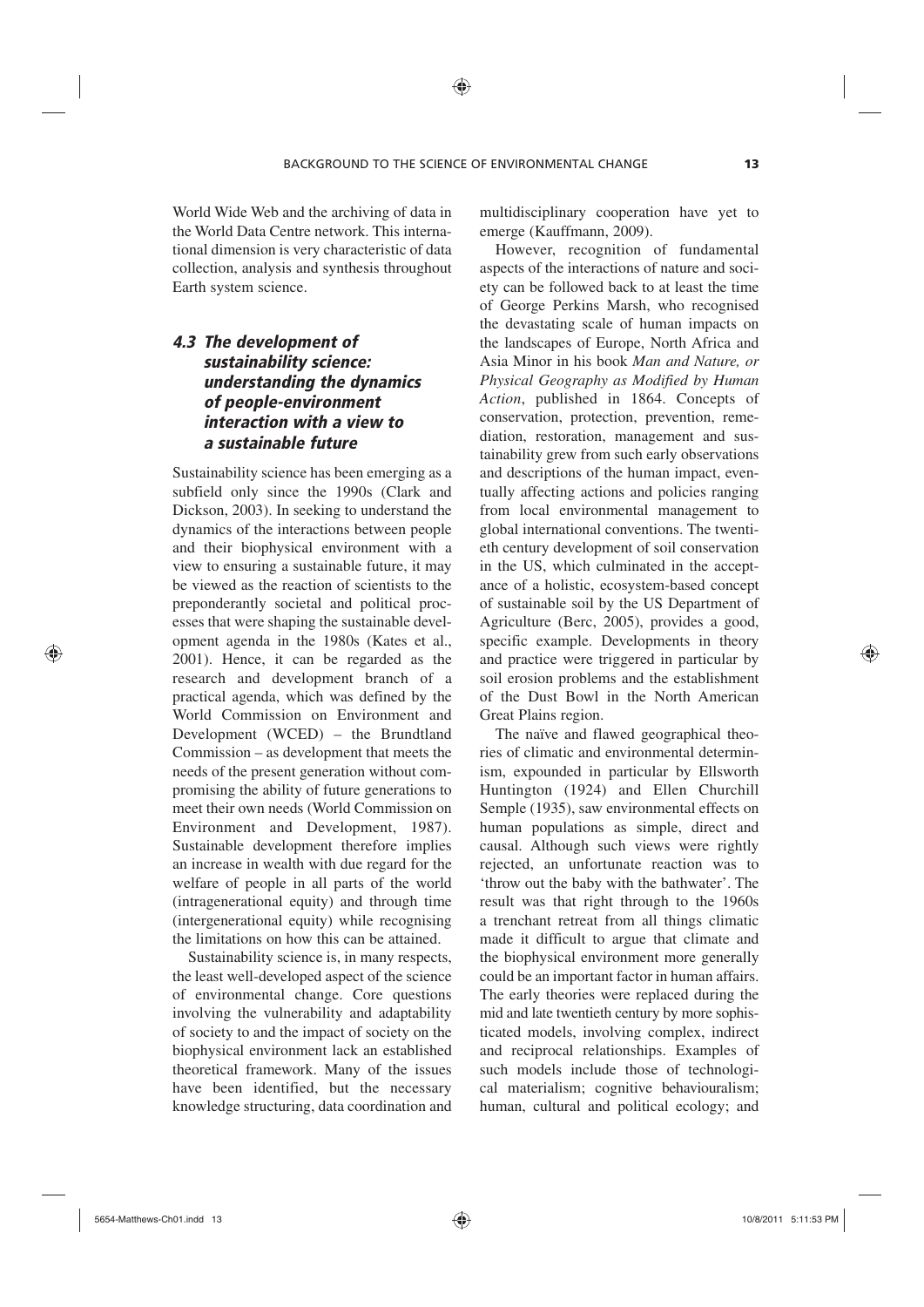⊕

adaptive systems (Knight, 1992; Matthews and Herbert, 2004; Schutkowski, 2006). While these models brought improved understanding, none provided an all-embracing framework for research. Each contributing discipline – for example, ecology, geography, archaeology, anthropology and sociology – brought a subset of ideas and methods and a different perspective. Important scientific perspectives were introduced from ecology, especially through ecosystem concepts (as considered above in relation to Earth system science), and this influence continues to the present in contributions ranging from conceptualisation at the boundary between science and the humanities (Simmons, 1997) to formal modelling and computer simulation (Turchin, 2003).

Environmental archaeology (geo-archaeology), closely allied to Quaternary science, is important for its insights into the temporal dimension of the human past (Butzer, 2008; Rapp and Hill, 2006; Van der Leeuw and Redman, 2002). Scientific archaeology developed rapidly from the mid-twentieth century, applying and adapting biological, chemical, physical and computing techniques to archaeological sites and materials and greatly improving the evidence base (Bothwell and Higgs, 1963; Dincauze, 2000; Goldberg and Macphail, 2006). In contrast, the methods of cultural anthropology, like those of human geography, demonstrated the importance of the behavioural factors that are involved in any interpretation of human– environment interaction (Barnard, 2000; Crate and Nuttall, 2009; Johnston and Sidaway, 2004). Processual archaeology similarly stressed culture process, while postprocessual archaeology takes further the importance of the cultural context and the difficulties for interpretation and theory arising from the possible different meanings that can be attributed to the material evidence (Hodder, 1985; Johnson, 1999).

A number of other disciplines have contributed, or have the potential to contribute, to understanding the human dimensions of environmental change and hence to sustainability science. In Figure 1.3, these are represented by environmental history, environmental economics, 'green' politics, and social science perspectives. Environmental historians contribute investigations of (1) the influence of environmental factors on human history; (2) the environmental changes caused by human actions (and the way these, in turn affect changes in society); and (3) the history of human thought about the environment, and the ways in which changing human attitudes have motivated actions that affect the environment (Hughes, 2006). Their contributions range from relatively narrow, 'scientific' reconstructions of past environments, such as the classic *Times of Feast, Times of Famine* by the French historian Emmanuel Le Roy Ladurie (1972), which concerns the history of climate, to expansive surveys of world history in relation to environment (e.g., Burke and Pomeranz, 2009; Richards, 2003), and a focus on the vulnerability of past societies, advocated by Pfister (2010) as a twenty-first century theme for historical climatology.

Social science perspectives include those of philosophy, politics, sociology, cultural anthropology, human geography, economics and law. These disciplines view environmental change in different ways but have all been influenced by the recent growth in scientific understanding of human impacts on nature and the increasing influence of 'green' politics, the latter driven by public concern over 'environmental issues' (Page and Proops, 2003). Social science perspectives have introduced concepts, such as resource limitation, the demographic transition, natural disasters, endangered species, the precautionary and polluter-pays principles, globalisation, sustainable development, sustainable cities, environmental security, and ecological modernisation in relation to environmental issues associated with consumption, population growth, biodiversity loss and global climate change.

Human impact on the geo-ecosphere, and how to deal with it, remains the enduring dominant theme in sustainability science. The ecological contribution is clearly central

⊕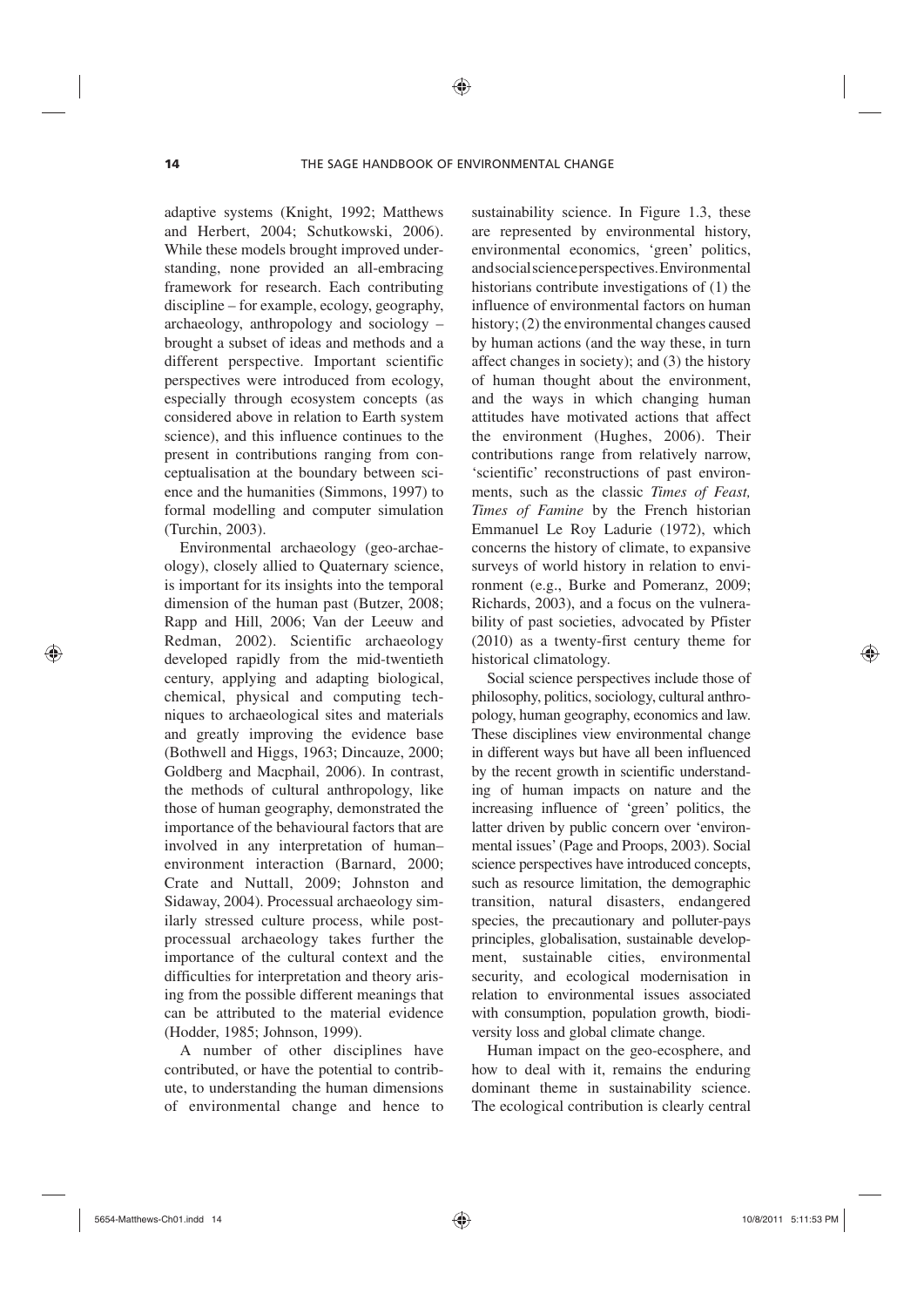to current practices in sustainability science, which is struggling to embrace fully the social dimensions of environmental change (cf. Constanza et al., 2007; Scoones, 1999). Impacts, vulnerability to risk, adaptation and mitigation – to paraphrase the subtitles of the latest Reports of the Intergovernmental Panel on Climate Change (IPPC, 2007b, 2007c) – are the principle themes in sustainability science. The main methods employed are based on (1) environmental impact assessment, which seeks to identify the consequences of a particular event or stress, such as climate change, throughout a variety of social or geoecological systems; and (2) vulnerability assessment, which selects a particular system or group, such as Arctic ecosystems or Indian farmers, and seeks to determine the risk of adverse reactions to a range of stresses (Steffen et al., 2004; see also National Research Council, 2007, which has carried out a comparative analysis of several global change assessments including, amongst others, those of the Intergovernmental Panel on Climate Change, the United Nations Convention on Biological Diversity, the Arctic Climate Impact Assessment and the Millennium Ecosystem Assessment).

Adaptation and/or mitigation strategies are then designed to anticipate and avoid projected conditions, enhance resilience to change, reduce adverse effects and/or reduce the intensity of the drivers of change (Adger et al., 2009; Berkes et al., 2003; Gunderson and Holling, 2002; Kiehl, 2006; Wigley, 2006). A wide range of options are potential contributors to decarbonisation of the global economy. These include behavioural change, cap-and-trade regimes, carbon taxes, nuclear energy, renewable-energy technologies, carbon capture and storage, sequestration by forests, improving energy efficiency and geo-engineering (Helm and Hepburn, 2009; Launder and Thompson, 2009). One of the most important policy questions which, in the context of climate change impacts at least, has been largely avoided until now, is what combination of strategies can best reduce impacts (Parry, 2009). It must be

emphasised, however, that sustainability science embraces not only global climate change and its impacts but also all local, regional or global environmental changes anywhere within the geo-ecosphere and their reciprocal interaction with people.

# *4.4 Towards an integrated science of environmental change*

Rather than regarding the three strands as separate linear successions with distinct stages, we have attempted to suggest in Figure 1.3 a progressive expansion of the field. Development has occurred by the addition of new paradigms or milestones through time while retaining a legacy of older ones. This multidisciplinary field has also seen a rapid increase in its range of specialisations and the techniques they employ. Overall, the emphasis has moved from (1) curiositydriven, inductive investigations of the past by individual scientists, to (2) deductive research often involving teams of workers cooperating at the national level, on to (3) projective modes of problem definition and research development coordinated by international organisations and dominated by what may happen in the future (Oldfield, 1993). The last phase is also influenced increasingly by government funding, public opinion and the media.

In many respects, Earth system science has an overarching role in relation to the triumvirate of subfields – Quaternary science, Earth system science and sustainability science – that are recognised in Figure 1.3. This is clear from the extent to which elements of Quaternary science and sustainability science are involved in Figure 1.4 and can be exemplified further by reference to the 'outrageous' Ruddiman hypothesis (Ruddiman, 2003, 2005, 2007; Ruddiman and Ellis, 2009). This disputed hypothesis, which has lead to some interesting research and is still evolving, suggests that anthropogenic effects on global climate due to changes in the concentration of greenhouse gases in the

⊕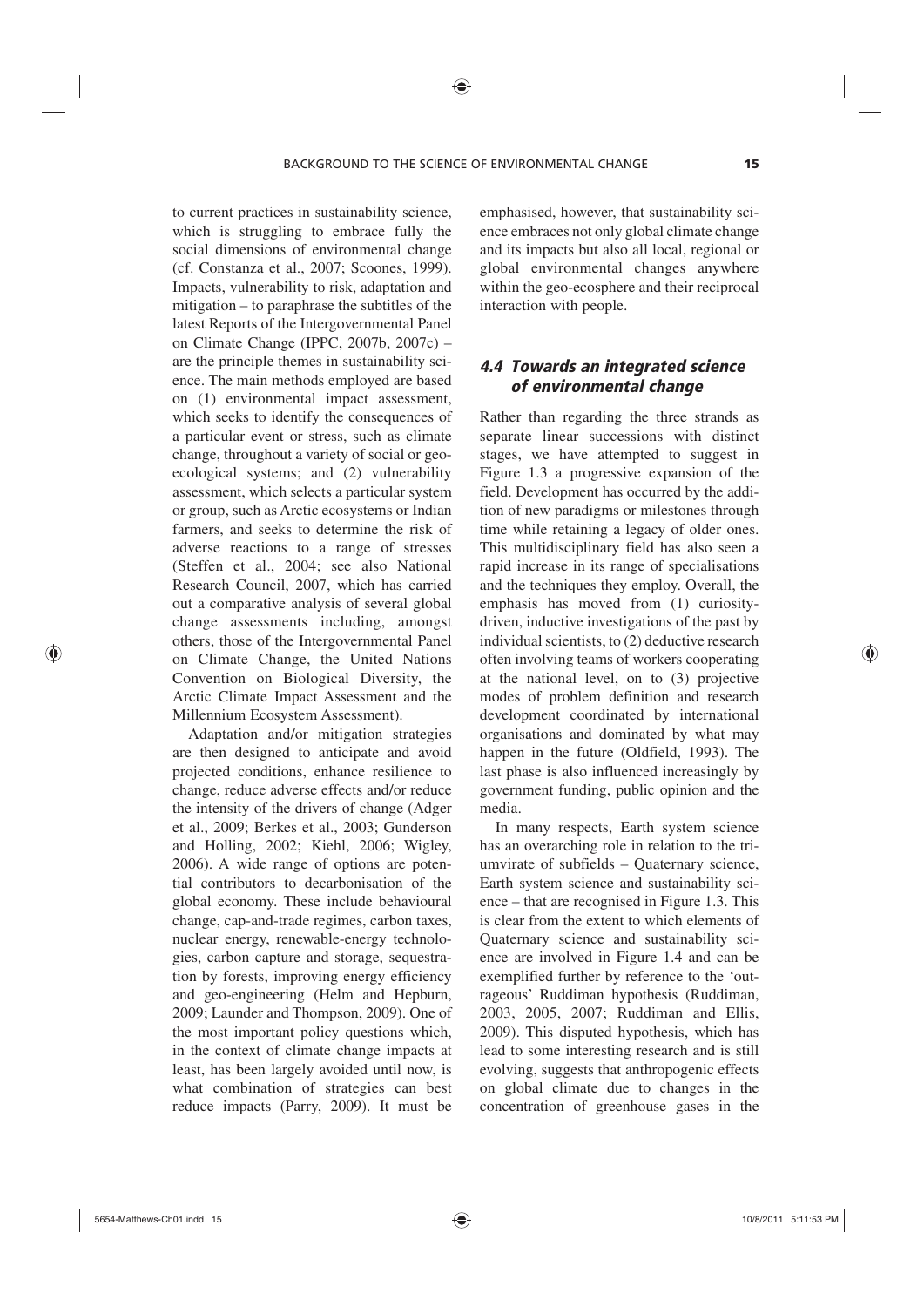⊕

atmosphere were evident long before the burning of fossil fuels during the Industrial Revolution and were caused by the development of agriculture and associated land-cover and land-use changes, as early as 8,000 years ago (for  $CO<sub>2</sub>$ ) and 5,000 years ago (for methane). It is argued that these changes, in turn, affected other parts of the Earth system, such as the hydrological cycle and soil erosion at local and regional levels.

Over the next few decades, there is considerable scope for further interdisciplinary development (cf*.* Bhaskar et al., 2010). This requires the integration of concepts and approaches from the different disciplines and subfields, and the derivation of unified methodologies, theories and applications under an Earth systems science framework. This type of coming together is happening already in relation to the use of palaeoclimatic information to improve the accuracy of predictions about future global warming. Until the CLIMAP (Climate: Mapping, Analysis and Prediction) and COHMAP (Co-operative Holocene Mapping) projects (CLIMAP Project members, 1976; COHMAP Members, 1988), the empirical, field- and laboratorybased study of palaeoclimates was carried out largely independent of the theoretical modelling of the global climate by computer scientists. It is now clear, however, that the past is essential to understanding the likely future, because it extends the basis of our knowledge and thereby enhances our ability to make reliable predictions about the future. This is particularly important in relation to high-resolution palaeoclimatology, which has the potential to generate process knowledge incorporating climate variability on timescales of relevance to the concerns of society (Hughes and Ammann, 2009). Specifically, there are at least eight general grounds for investigating past environmental change in the context of possible futures. Specifically, palaeoenvironmental reconstructions provide:

• the long-term context for understanding environmental change as part of Earth's history;

- a base line for future projections;
- a means to quantifying the variability that occurs within the Earth system, and hence the uncertainty associated with future projections at a variety of spatial and temporal scales;
- identifiable trends that may be detected in the past and projected into the future;
- a wide range of past events relevant to developing general explanations of the drivers, processes and dynamics of change, and how the Earth's geo-ecosystems react to change;
- situations that are not analogous to those that exist on Earth at the present time but may occur in the future;
- evidence relevant to the attribution of change, the relative importance and combined effects of natural variability and human impacts; and
- data for the design, parameterisation and testing of models, such as GCMs, that are capable of making numerically based projections. (The same models are increasingly used, moreover, to test explanations for the environmental changes of the past.)

Some of these grounds were advocated by Battarbee (2008), McCarrroll (2010) and Snyder (2010) to justify, respectively, research into the variability of Holocene climate, for a change in the trajectory of Quaternary science towards high-resolution reconstruction of palaeoclimates over the last millennium or two, and for palaeoclimatic research in general. However, the eight reasons listed above have broader applicability to a wider range of timescales involved in environmental change research *sensu lato*.

Perhaps the greatest of the remaining challenges relates to the human dimensions of environmental change and, in particular, to the integration of scientific methodologies with those of the social sciences and humanities. Ways must be sought to incorporate further social and cultural perspectives into human–environmental systems models and scenario construction (de Vries, 2007). In some respects, such perspectives have barely progressed beyond the conceptual model stage (Beddoe et al., 2009; Hornborg and Crumley, 2007; Janssen, 2002; Liverman and Cuesta, 2008; Liverman et al.*,* 1998; Machlis et al., 1997; O'Sullivan, 2008; Rotmans, 1998).

⊕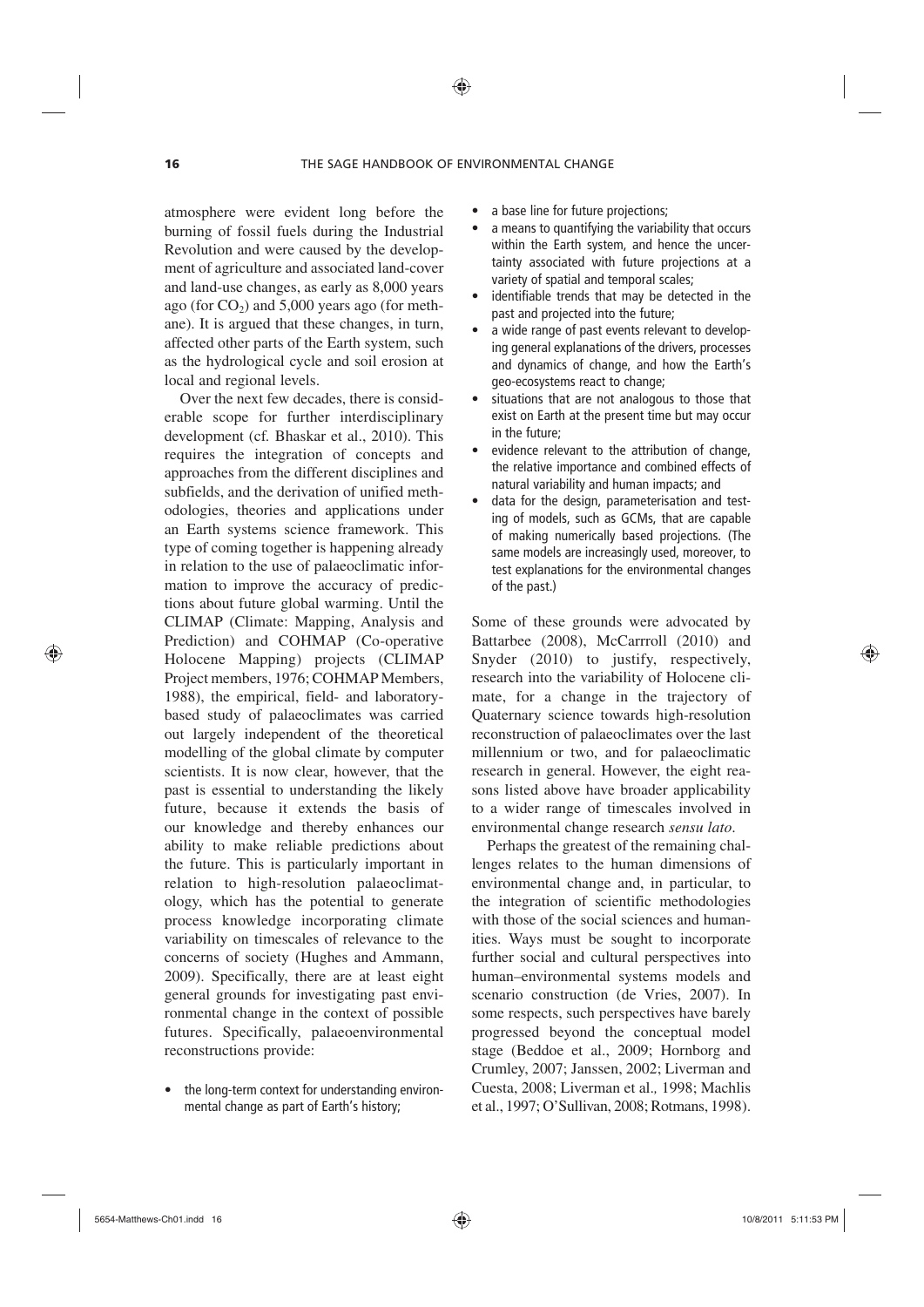According to E.O. Wilson, the greatest enterprise of the mind has always been and will always be the attempted linkage of the sciences and the humanities, which he has termed 'consilience' between what C.P. Snow described as the 'Two Cultures' (Snow, 1998; Wilson, 1998). In the field of environmental change there is both a need and an opportunity for this consilience to occur (see also Crumley, 2007; Oldfield, 2007).

## 5 ORGANISATION AND CONTENT OF THE HANDBOOK

Following on from this introductory chapter, which provides essential background with an emphasis on the development of the science of environmental change, comprehensive coverage of the present state of the field is accomplished by a further 43 chapters organised into six sections:

- 1 Approaches to Understanding Environmental Change
- 2 Evidence of Environmental Change and the Geoecological Response
- 3 Causes, Mechanisms and Dynamics of Environmental Change
- 4 Human-induced Environmental Changes and Their Impacts on Geo-ecosystems
- 5 Patterns, Processes and Impacts of Environmental Change at the Regional Scale
- 6 Past, Present and Future Responses of People to Environmental Change

The first three sections comprise Volume 1, which is subtitled 'Approaches, Evidence and Causes', while the last three sections constitute Volume 2, the subtitle of which is 'Human Impacts and Responses'.

## *5.1 Approaches to understanding environmental change*

The first section critically examines the philosophical and methodological basis of research in this field. All six chapters are

broad and inclusive 'background' chapters that are closely linked to the more specialised chapters in later sections.

In Chapter 2, Stephan Harrison covers *philosophical and methodological perspectives on the science of environmental change*. He considers how scientific method is applied in the investigation of environmental change. Particular reference is paid to palaeoenvironmental reconstruction and modelling, including the practical and theoretical restrictions imposed by palaeoenvironmental data, model uncertainty, reductionism and emergence, equifinality, pattern recognition and uniformitarianism.

Chapter 3, written by Keith Alverson, covers *direct observation and monitoring of climate and related environmental change.* This includes observation and monitoring of many aspects of atmospheric, terrestrial and marine environments, from early weather records to satellite remote sensing. The chapter focuses on global monitoring of the various components of the Earth system, and the importance and limitations of current monitoring programs in relation to Earth system science.

*Reconstructing and inferring past environmental change,* the theme of Chapter 4 by Frank Chambers, covers approaches involving the reconstruction of proxy records of past environmental change from natural archives. Philosophical principles, techniques and methods are assessed in relation to the full range of natural archives while peat bogs are used for a detailed case study. Particular problems discussed include the limitations of proxy data, supposed global and hemispheric records, quantification of rates of environmental change, the use of palaeoecological data for climate projections, possible overinterpretation, hyperbole and bias and, lastly, some aspects of contested science.

Chapter 5, *Dating environmental change and constructing chronologies*, by Mike Walker, describes the various dating techniques that are now employed to support environmental reconstructions by developing a temporal framework for Quaternary events.

⊕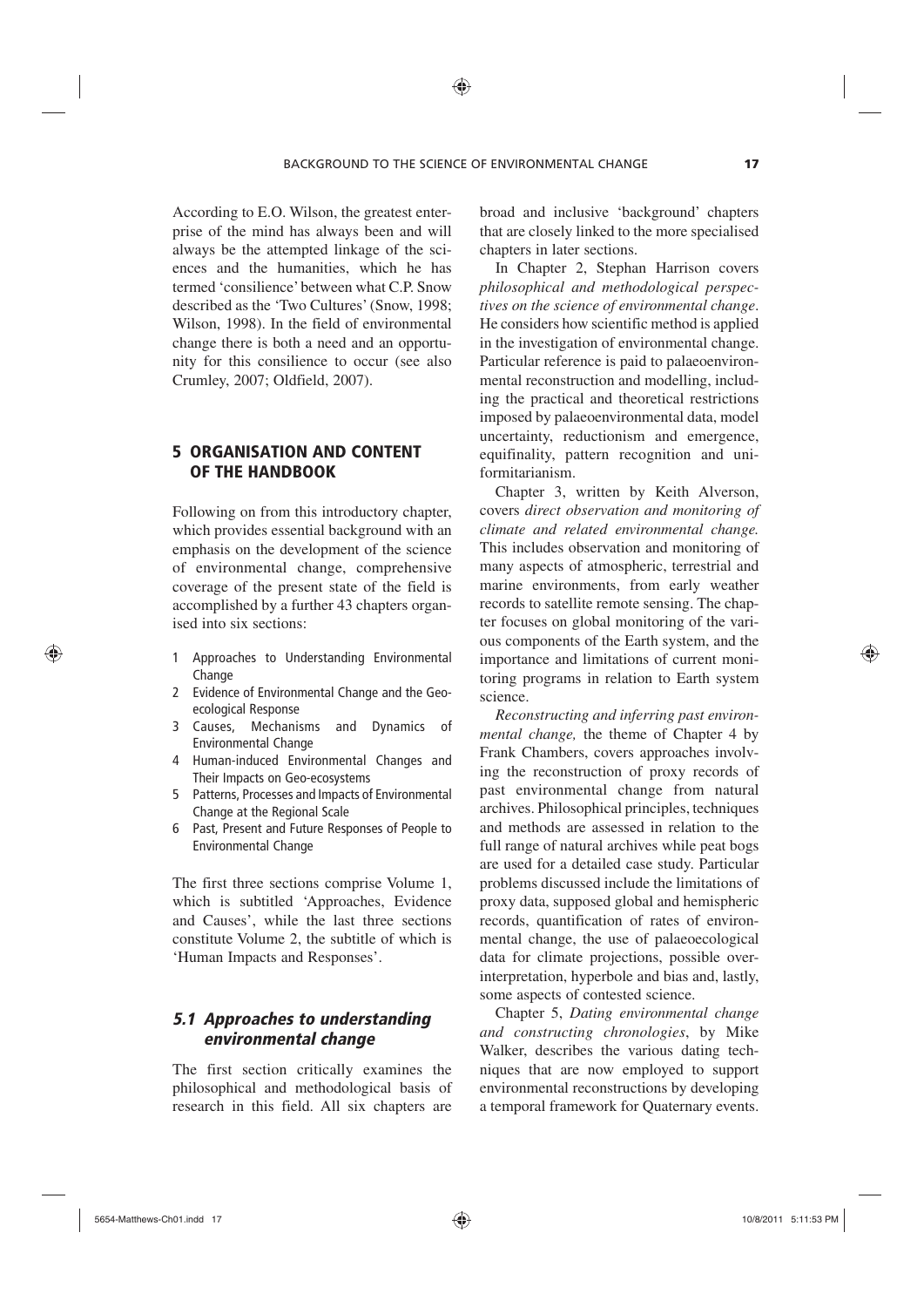⊕

It covers the full range of available dating techniques, which are broadly classified into radiometric dating, radiation exposure dating, incremental dating, relative dating and methods for establishing age equivalence. While discussing the principles, limitations and application of each method, the general topics covered include precision and accuracy, reduction of uncertainty, Bayesian techniques, event chronostratigraphy, tuning and age modelling.

*Modelling environmental change and developing future projections* is the topic of Chapter 6 by Reto Knutti. Different generic types of numerical models, including simple models, GCMs, regional models, and Earth system models of intermediate complexity are evaluated. Particular attention is given to climate models and the fundamental role of palaeoenvironmental data in testing models and the mechanisms underlying climate change. Computational capability and knowledge of environmental processes are viewed as jointly limiting possible progress in bridging the gap between numerical weather prediction and long-term climate projection. Current models are seen not only as still a long way from delivering what studies of local adaptations require but also as more difficult to improve as the target is approached.

The last chapter of this section, Chapter 7, includes *approaches to understanding longterm human–environmental interaction – past, present and future*. In this chapter, John Dearing covers the distinctive methodologies and problems associated with investigating the changing nature of interactions between people and their environment. Global- to regional-scale human impacts and societal collapse are reviewed with particular reference to the importance of an Earth system perspective and in terms of complex humanenvironmental systems. Detailed consideration is given to complex system behaviour, natural *versus* human-induced variability, thresholds and alternative steady states, and trends and trajectories. Attention then focuses on anticipating the future: establishing baseline conditions for restoration and management targets, the problem of regional integration of long-term records in regions and landscapes, the usefulness of resilience theory and the adaptive cycle, and the potential of simulation modelling.

# *5.2 Evidence of environmental change and the geo-ecological response*

The nine chapters of Section II are concerned with the nature, advantages and limitations of the various sources of evidence of environmental change. These chapters also include evidence of the impact of environmental change on the various (natural) geo-ecological systems, and of the response of these systems. Emphasis is given, where available, to high-resolution evidence of global change from observational and/or proxy sources. This evidence includes, but is not confined to, the responses of the different systems to climate change and global warming (which is also specifically covered in Section IV).

This section begins with Chapter 8 on *environmental change in the geological record* by Jane Francis, Alan Haywood, Daniel Hill, Paul Markwick and Claire McDonald. Their theme supplies the longterm perspective on environmental change focusing on the importance of the deep past for understanding Quaternary environmental change and including an overview of the methods used, which range from environmental reconstruction to modelling. Examples of lithological, geochemical and fossil evidence of change from the geological record are presented and the major changes in climate experienced by planet Earth over the last 500 million years are summarised.

In Chapter 9, Ian D. Goodwin and William R. Howard focus on the *evidence of environmental change from the marine realm*, covering a wide range of proxies – from deepsea sediments, coral reefs and continental margins – including an assessment of their prospects for projecting marine and coastal change into the future. Deep-sea sediments

⊕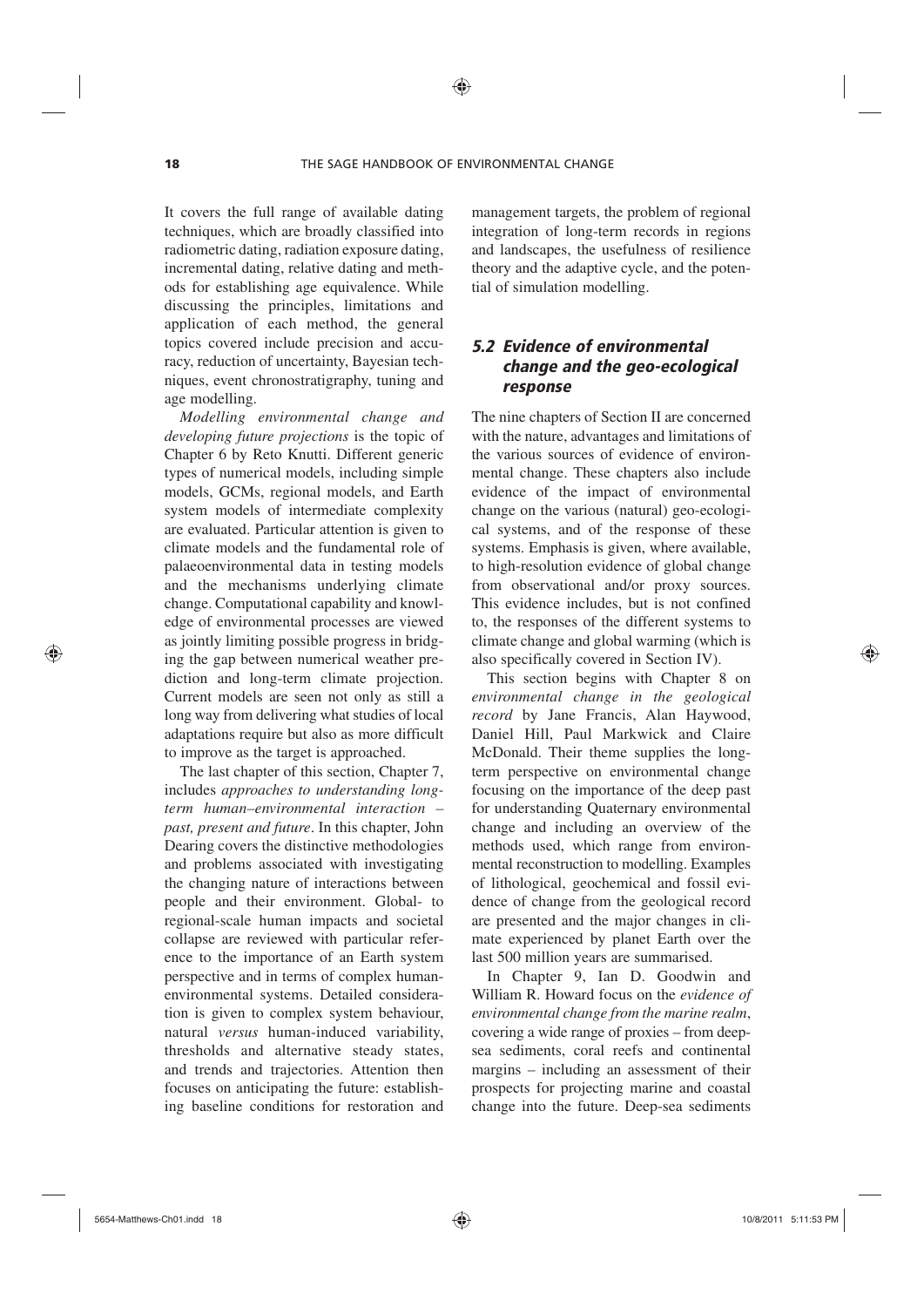⊕

provide information on Pleistocene sea levels, sea-surface temperatures, sea-ice cover, deep-ocean circulation, the ocean carbonate cycle, ocean biotic changes and terrigenous dust flux. Detailed consideration is given to coral reefs as a source of information on eustatic sea-level change, and surface ocean temperature, salinity and circulation changes using, for example, coral isotope, geochemical and calcification proxies. Sediments from continental margins contribute information on changes of sea level, coastline sediment budgets, wave climate, storm surges and tsunami history.

*Evidence of environmental change from the cryosphere* is considered in Chapter 10 by Shawn Marshall. After an introductory survey of the nature and extent of the global cryosphere, its present state is assessed in the light of Holocene climatic variability and possible future changes. Particular attention is given to the observational record, including evidence from mountain glaciers, the Greenland and Antarctic ice sheets, sea ice, seasonal snow cover, river and lake ice, and permafrost. Ecological impacts of recent changes, the climatic feedbacks of cryospheric change and the outlook for the cryosphere are all considered in some detail.

Chapter 11, by Wim Hoek, covers *evidence of environmental change from terrestrial palaeohydrology*. Evidence of palaeohydrological processes from geomorphological, sedimentological, lithological, isotopic, geochemical and biological sources are evaluated. The nature of environmental change in the palaeohydrological record is then considered in relation to precipitation, evaporation, drought, river discharge, sediment load and flood frequency. Environmental reconstruction involving lakes, rivers and groundwater are examined in most detail, highlighting studies of cut-and-fill history from river terraces and Holocene lake-level change, before concluding with a brief survey of some recent developments.

Alison Smith (Chapter 12) covers the *evidence of environmental change from terrestrial and freshwater palaeoecology*. She begins by focusing on the evidence from biological proxies ranging from microfossils to macrofossils and from pollen, testate amoebae, diatoms and charcoal to ostracods, molluscs, chironomids, beetles and vertebrates. Problems of calibration and nonanalogue assemblages are assessed and resonances between subfields and with other fields are discussed with particular reference to refugia, trophic structure, abrupt climate change and interactions between groundwater and surface water. Finally, important new developments involving biogeochemistry, ancient DNA and phylogeography are identified.

Chapter 13, by Joe Mason, *on evidence of environmental change from aeolian and hillslope sediments and other terrestrial sources,* considers loess, palaeosols, aeolian sand, colluvial deposits, cave sediments and borehole temperatures. Several problems of interpretation are highlighted, especially the limited evidence that may be preserved relating to complex geomorphic and pedogenic processes, and the difficulties in dating what is often a discontinuous record. However, excellent examples are provided of how each of these sources can contribute unique insights into environmental change in specific environments.

*Environmental change and archaeological evidence* is the topic of Chapter 14 by Tim Denham. The emphasis here is on archaeological evidence for establishing associations between the environment and people in the prehistoric past. After defining the subdiscipline of environmental archaeology, the characteristics of human–environmental interactions, the types of site and the types of data investigated in the context of environmental archaeology are introduced. Proxy records frequently used by archaeologists onand off-site for palaeoecological reconstruction (including charcoal, pollen, phytoliths, diatoms, starch granules, wood, dendrochronology and seeds) are then outlined. The distinctive subfields of geoarchaeology, archaeobotany and archaeozoology are discussed in more detail. Detailed case studies

⊕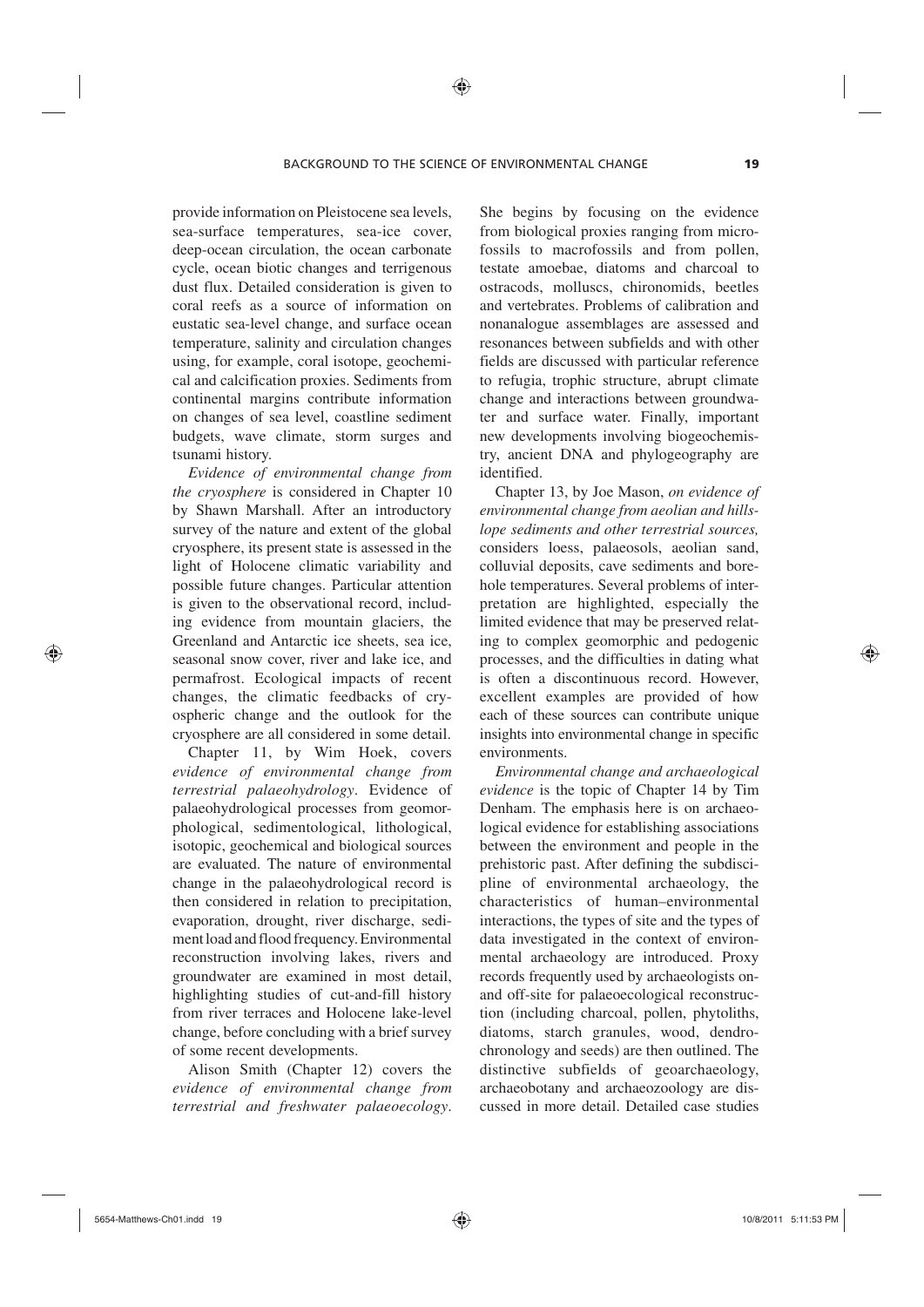are included to illustrate the principles of environmental archaeology, including the history of settlement in the Sahara and multiproxy reconstruction in the highlands of New Guinea.

In Chapter 15, Eugene Wall and David Frank cover the *evidence of environmental change from annually resolved proxies with particular reference to dendroclimatology and the last millennium.* The chapter focuses on the search for a robust, high-resolution record of climate change at global and hemispherical scales, and the central role of dendroclimatology in this search. The so-called 'hockeystick' curve and related efforts to reconstruct the temperature variations over the last millennium, including the different methods used, are fully discussed. Detailed attention is given to the transition from the 'Medieval Climate Anomaly' into the 'Little Ice Age', including both the global climate patterns associated with this transition and their potential causes. Despite the technical limitations, it is concluded that it will be possible to produce more accurate estimates of past temperature variations and use these in making more accurate predictions of future temperatures.

The final chapter of Section II, written by Cary Mock, covers *early-instrumental and documentary evidence of environmental change* and focuses on palaeoclimatology during the historical period. An overview of historical climate sources is provided, including noninstrumental evidence from newspapers, government records, annals and chronicles, private diaries and explorers' accounts, and ship logbooks. Methodological issues, such as their reliability and their use in regional and synoptic reconstructions are discussed and some emerging future directions of study are identified.

## *5.3 Causes, mechanisms and dynamics of environmental change*

Section III critically assesses the nature and importance of the various natural and human agencies that interact to produce environmental changes, especially changes in climate. Eight chapters cover external forcing factors, autovariation within the Earth– ocean–atmosphere system (i.e., internal mechanisms and feedback processes), interaction between forcing factors at various timescales, and the climatic and anthropogenic drivers of change in the global geo-ecosystem.

The first chapter in this section, Chapter 17, by Paul Bishop covers *plate tectonics, continental drift, vulcanism and mountain building*. This complements Chapter 8 in that it covers the 'deeper-Earth' geological processes that contribute to environmental change, including long-term effects on landscape evolution conditioned by reciprocal interactions between plate convergence, uplift, climate and erosion over very long timescales. Several different hypotheses have been proposed, which are tested against evidence from the geological record and by modelling exercises. The environmental effects of volcanic eruptions are also considered, including short- and long-term effects on ocean temperatures, sea level and ocean circulation.

In the *extraterrestrial causes of environmental catastrophes* (Chapter 18), Elisabetta Pierazzo and Jay Melosh provide an overview of the environmental effects of extraterrestrial impact events. They first assess the impact hazard from past impact rates on the Earth and the Moon. This is followed by a summary of the impact cratering process, the propagation of shock waves in the terrestrial and marine environment as earthquakes and tsunami, the air-launch of ejecta, and thermal effects. Longer-term perturbations to the dust and greenhouse-gas loading of the upper atmosphere, the response of the Earth system to large impacts and, lastly, the environmental impact effects that are favourable to life, are also evaluated.

In Chapter 19, André Berger elucidates *astronomical theory and orbital forcing*. This theory provides a basis for understanding the primary climatic cause of the periodic

⊕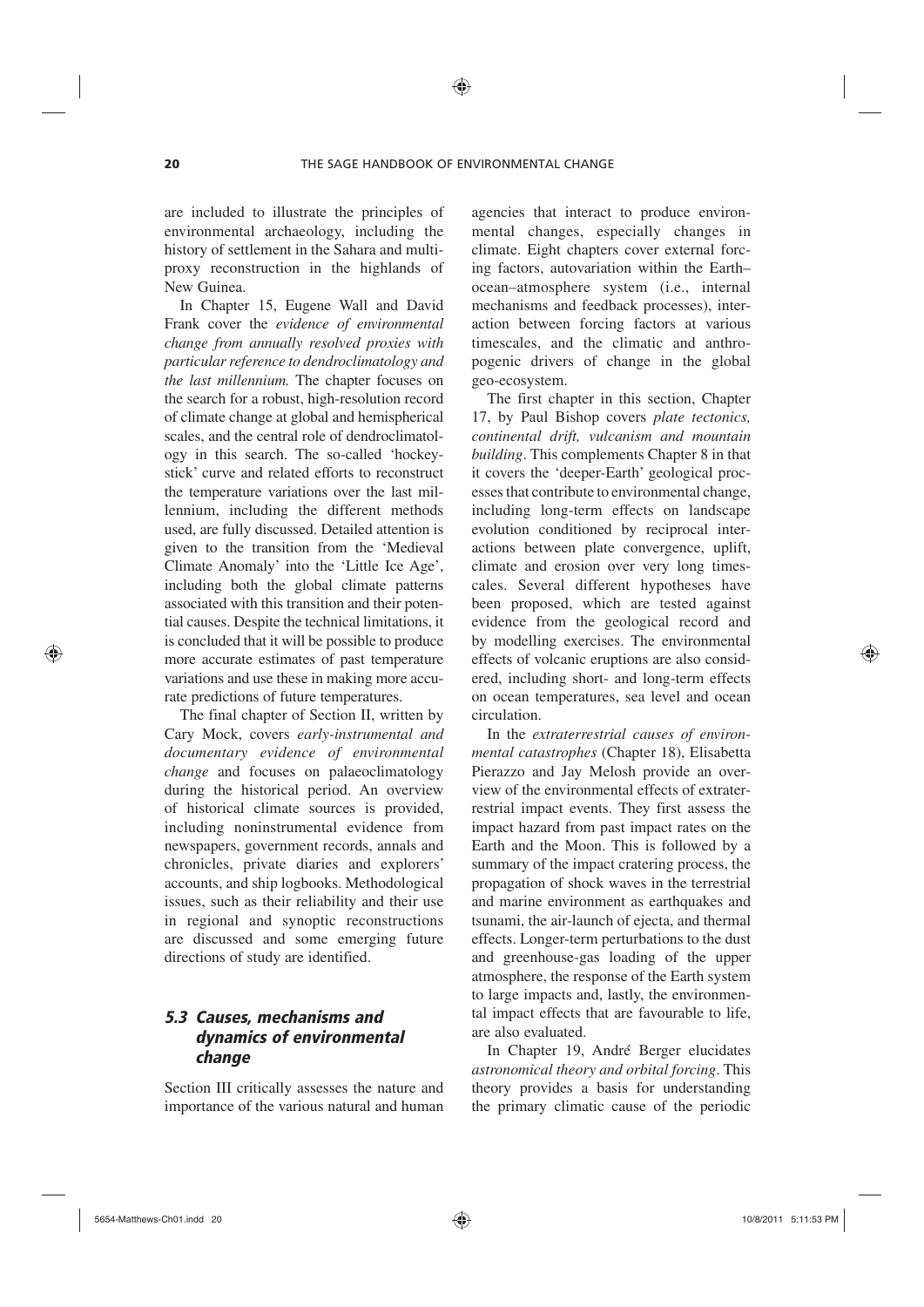alternation of glacials and interglacials throughout the Quaternary based on regular variations in the Earth's orbit around the Sun. After an historical overview of the important stages in its development, the concepts and mathematics of the theory are elucidated. Most of the chapter deals with the calculation of astronomical forcing of climate, explaining both the long-term variations in eccentricity, obliquity and precession and their impacts on insolation. The conclusion highlights related unanswered questions.

Moving on to shorter timescales, Siwan Davies and Anders Svensson review, in *millennial-scale climatic events during the last glacial episode* (Chapter 20), the contrasting signals and environmental impacts of millennial-scale climatic events, their timing and degree of synchronicity in different geographical regions, and the mechanisms proposed to account for these instabilities. These abrupt perturbations are important examples of when the Earth's climate is forced across thresholds. They are therefore fundamental to understanding the dynamics of past climates and for informing models that make projections of future climate. The chapter focuses on the uncertainties in our knowledge of the rate, timing, amplification and forcing mechanisms driving such short-term climatic variability. Particular attention is given to the thermohaline circulation of the ocean and changes in tropical climate as potential forcing mechanisms.

Chapter 21, by Raimund Muscheler and Erich Fischer, covers *solar and volcanic forcing of decadal- to millennial-scale climatic variations*. These are two important sub-Milankovitch forcing factors that are implicated, both individually and in combination, as possible causes of climatic variations. The focus is on past records of these factors, which are especially useful because these forcings exhibited a larger range of variability in the past and their influence can be disentangled more easily in the absence of anthropogenic effects. There is continuing controversy about the relative and absolute importance of both solar and volcanic

forcing. Although most studies see only a limited role for solar forcing of global temperatures, possible amplifying factors are poorly known. Volcanic forcing has relatively short-lived effects but the potential effects of mega-eruptions and temporal clustering of major eruptions need further investigation.

In Chapter 22, Mathias Vuille and René Garreaud focus on *ocean–atmosphere interaction on interannual to decadal timescales*. This involves detailed consideration of the coupling of the ocean and atmosphere and its influence on climatic variability. ENSO phenomena, the Pacific decadal oscillation (PDO), the North Atlantic oscillation (NAO), and the northern and southern annular modes (NAM and SAM) are considered in detail, while tropical Atlantic variability (TAV) and the Indian Ocean dipole (IOD) are also covered. The physical processes associated with these oscillatory modes, which result from the different scales of variability involved in the atmosphere and ocean, are discussed. The main emphasis is on characterising the spatiotemporal variability of these modes, their dynamic behavior and their potential for prediction as many are of high societal relevance with significant impacts on natural and human systems.

Chapter 23, by Thomas Pedersen and Rainer Zahn, presents an overview of the *responses of biogeochemical cycles in the sea to environmental change* at various time scales with special focus on high-frequency variability of key nutrient cycles, particularly during the last ice age, and their coupling to ocean physics. Emphasis is placed on the N, Fe and P cycles and their interaction with photosynthetic production and oxygen concentrations in the sea. The chapter also explores the uniformitarianist view that understanding the past can shed light on the present and possibly the future. This includes the expansion of so-called low-oxygen 'dead zones' in intermediate waters on continental margins, declining oxygen levels in the deep waters in some marginal seas, and changes in primary production and  $CO<sub>2</sub>$  uptake in the open ocean as a consequence of warming,

⊕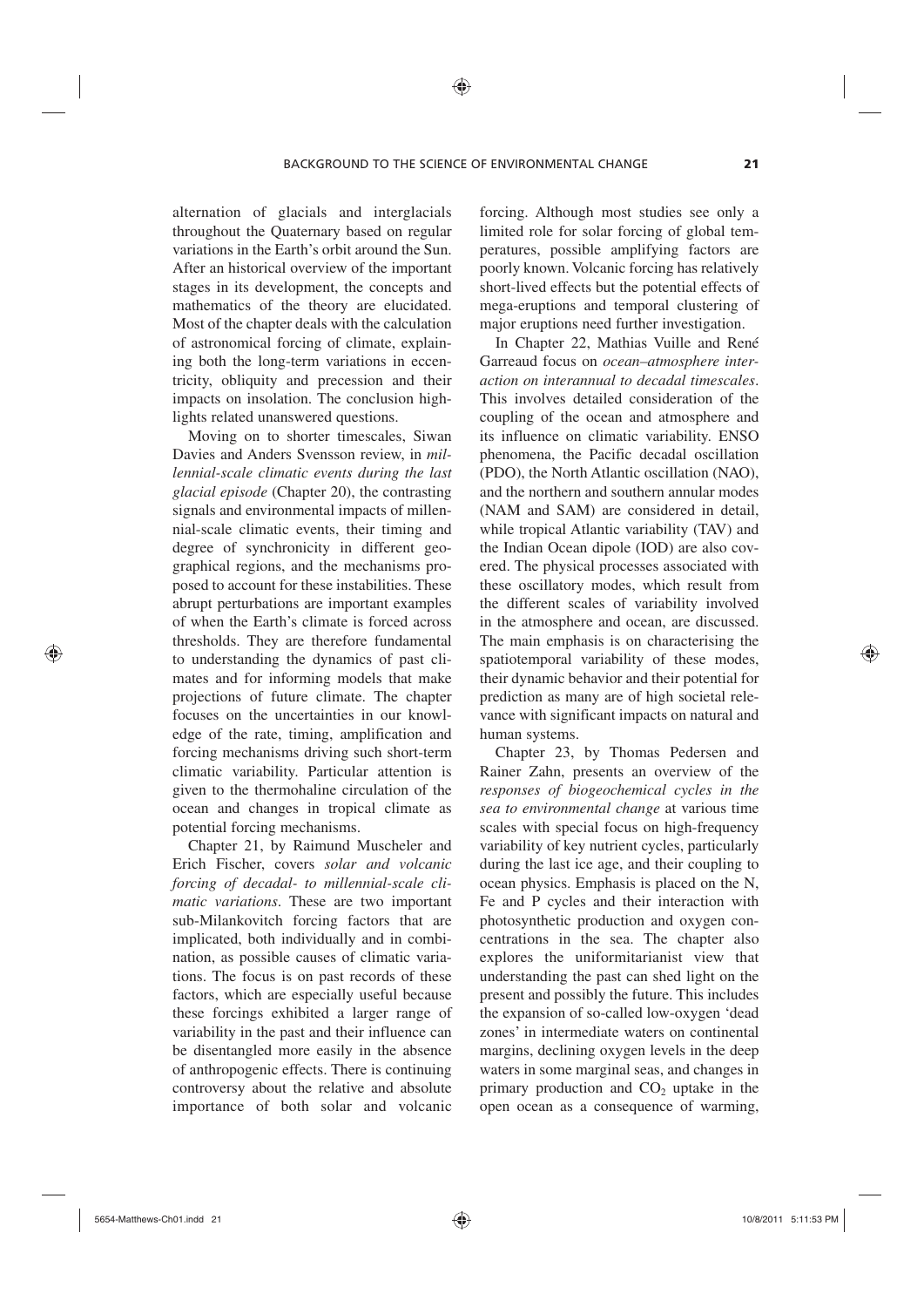⊕

increased stratification, and varying nutrient fluxes.

In the last chapter of this section (Chapter 24), the *anthropogenic drivers of environmental change,* are examined by Jemma Gornall, Andrew Wiltshire and Richard Betts. This chapter details the indirect and direct anthropogenic drivers of environmental change and highlights the intrinsic links that exist between them. The indirect drivers include those attributed to demographic, economic, sociopolitical, cultural, scientific and technological factors. The direct drivers of environmental change include climate, land-use and land management. Both past and future trends in development of such drivers are identified and the causes of change are assessed. Case studies of, for example, Indian agriculture, coral reefs and Amazonian deforestation are used to illustrate the environmental impact of each driver and, where possible, link these to other causal factors.

# *5.4 Human-induced environmental changes and their impacts on geo-ecosystems*

Volume 2 begins with the five chapters of Section IV. These chapters focus mainly on the effects of human activities on Earth– atmosphere–ocean systems, the increasing scale of the human impact through time (especially during the Anthropocene) and the many linkages involved in interactions between people and their biophysical environment.

The section begins with an analysis and discussion of key aspects of the *monitoring of global land-cover* by Sietse O. Los and Jamie Williams (Chapter 25). Monitoring of land-surface vegetation is important for several reasons: it provides estimates of biodiversity and how it may change over time; it provides information on the impact of climate events (such as droughts or warmer springs) on vegetation growth; and it provides data for input to models used to understand

the global carbon cycle, the water cycle, and the energy budget. This chapter provides an overview of the methods used to assemble the land-surface vegetation data and related information on surface water, rock and soil. Particular attention is paid to global landcover classifications assembled from inventories and the monitoring of biophysical parameters from satellite observations.

Chapter 26, by Craig Miller and Iain Gordon, which covers *human impacts on terrestrial biota and ecosystems*, consider the impact of humans on biodiversity and ecosystem services through a socioecological system lens. They seek to advance the Millennium Ecosystem Assessment's (MEA) premise that human-modified ecosystems are losing or have lost the capacity to provide essential ecosystem services and they identify a potential path forwards. Their general message is to remind environmental scientists, in the face of a somewhat depressing outlook, of the unmet challenge to move beyond a research agenda and provide interdisciplinary solutions (involving biophysical, socioeconomic and institutional actions) for restoring and sustaining the ecosystem services provided by nature.

In *human impacts on lacustrine ecosystems* (Chapter 27), Rick Battarbee, Helen Bennion, Neil Rose and Peter Gell identify and disentangle the roles of different kinds of human activity on lake ecosystems based on evidence from both sediment records and long-term monitoring. They consider how lake ecosystems have been altered with respect to cultural eutrophication, acidification, salinisation and contamination by toxic substances. Lake status at the present day is compared with the reference conditions that pertained prior to the main impact of human activity. In each case, the key processes are outlined, possible remedial action is discussed and problems for the future are considered, especially with regards to the potential impact of climate change.

*Human impacts on coastal and marine geo-ecosystems* are discussed by Ben Daley

⊕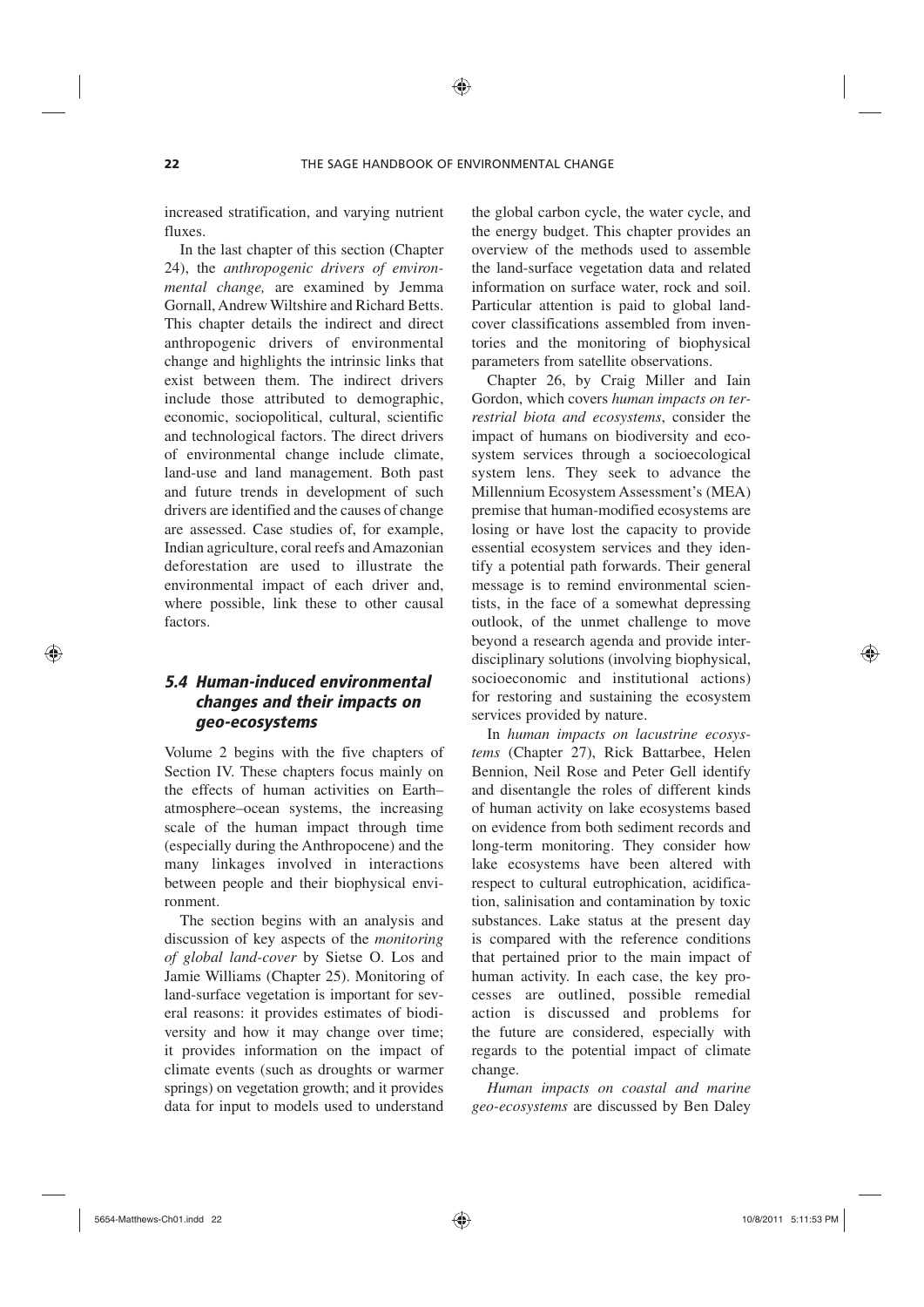⊕

in Chapter 28. While covering the full range of human impacts on coastal and marine environments and ecosystems, some recurring themes are highlighted: the unsustainable exploitation of coastal and marine resources (with particular emphasis on large marine animals and fishes); coastal and marine pollution; effects of climate change on coasts and seas; and the effects of coastline change. Each type of impact represents a major threat to the integrity of coastal and marine systems for various reasons, including: the alarming rate of decline of marine biodiversity; the creation of 'dead zones' in coastal waters as a result of eutrophication; and the changes in sea-surface temperature (SST), sea-surface salinity (SSS), sea levels, ocean currents, ocean acidity and ecosystems that are occurring as a result of climate change. The chapter draws on studies from the literatures of environmental science and environmental history, and points to the urgent need to enact effective international conservation measures for coastal and marine environments that are based on the principles of adaptive management.

The last chapter in Section IV, Chapter 29, written by Kevin Noone, covers *human impacts on the atmosphere*. Four 'snapshots' in time between ancient Greece at ca 400 BC and London, England, in AD 1661 are used to demonstrate that (1) humans have made impacts on the atmosphere for much of recorded history and (2) air pollution has long been connected with other adverse effects on humans and ecosystems. Changes in  $CO<sub>2</sub>$  and ozone concentrations in the atmosphere are then used to demonstrate the increasing magnitude and global scale of the human impact during the Anthropocene. This is followed by further detailed consideration of spatial variation in the impact from trace gases and aerosols, examples of the interconnections and effects of atmospheric pollutants in relation to ocean acidification and aerosols, and the general need for better coordination between policies related, on the one hand, to air pollution and, on the other, to climate change.

## *5.5 Patterns, processes and impacts of environmental change at the regional scale*

Chapters 30–37 in Section V evaluate environmental change at the regional level. The eight major regions represent the main geoecosystems of the Earth at the scale of the major biomes. Although the emphasis given in each chapter to particular continents or timescales varies, each focuses upon distinctive regional characteristics and their relevance to research problems and issues.

*Environmental change in the humid tropics and monsoon regions* are covered by Mark B. Bush and William D. Gosling (Chapter 30). Research over the past decades has shown that climate changes at high latitudes cannot simply be extrapolated to low latitudes and that the tropics play an important role in global climate change. With reference to environmental changes since the Last Glacial Maximum, ranging from climatic variability driven largely by precipitation changes to megafaunal extinctions, the authors demonstrate this two-way influence. They also point out the different responses to given forcings that characterised the different continents, the broadly antiphase response of shifts in the major ecotonal boundaries that occurred in the northern and southern hemispheres, and the unique characteristics of the Holocene with its uniform reduction in landscape and biotic diversity.

In Chapter 31, Yang Xiaoping covers environmental change in the *arid and semi-arid regions.* He provides a global view with the aim of developing a coherent hypothesis about environmental changes that have occurred in the major drylands since the late Pleistocene. Detailed systematic attention is given to the direct evidence of environmental change – including the geomorphologic, sedimentologic, hydrologic, geochemical and biological records – available from the arid regions of Africa, Asia, the Americas and Australia. This leads onto a discussion of human impacts on drylands, land-use change and desertification, and the global impacts

⊕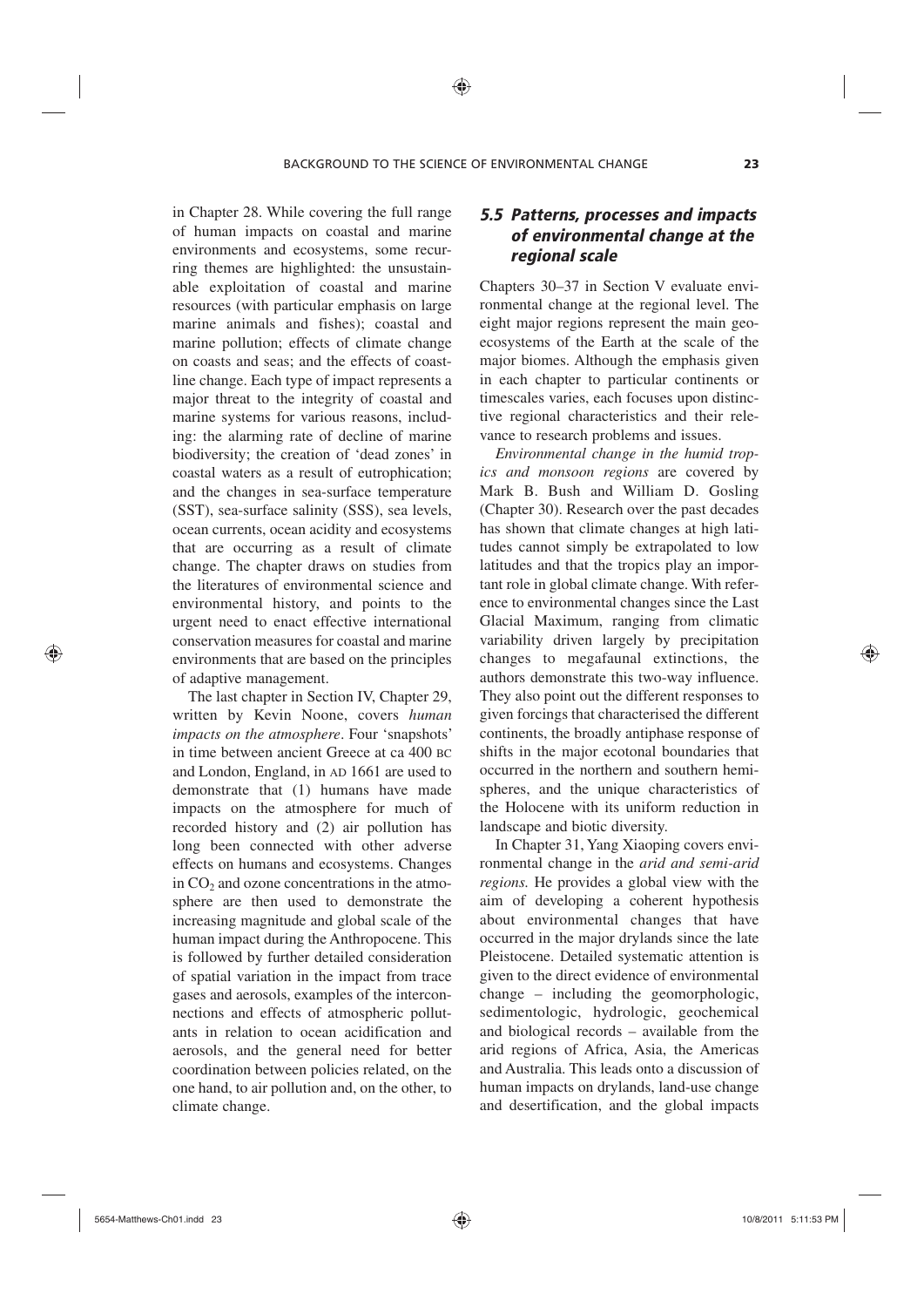(particularly as a source of dust) of current environmental changes in these regions.

Mira Matthews takes a different approach in Chapter 32. She focuses on *environmental change in the Mediterranean Basin*, by far the largest of the regions of the Earth with a Mediterranean-type climate. She views the Mediterranean region as a bridge between the Atlantic Ocean and the Mediterranean Sea and recognises distinct differences between the Western and Eastern Mediterranean. Regional differences in palaeoclimate are examined with reference to marine and terrestrial (lake and speleothem) records. Detailed consideration is given to sapropel layers deposited in the Mediterranean Sea during the last 250 ka and to the evidence from speleothems for Holocene environmental change. The latter indicate rapid climate change events that are related to the archaeological record of cultural change.

In Chapter 33, Matt McGlone, Jamie Wood and Patrick J. Bartlein cover *environmental change in temperate forested regions* of the northern and southern hemispheres. Their review concentrates mainly on the history of temperate forests in relation to climatic forcing during glacials and interglacials, at the Last Glacial Maximum, during the Late Glacial, and throughout the Holocene. All seven regions dealt with in this chapter have followed strikingly similar trajectories driven primarily by Quaternary climate changes. However, the effects and interactions of geomorphic change, soils, fire, disease, insect attacks, megafaunal extinction, and the impact of humans also had major effects and are discussed largely from the viewpoint of their importance for forested ecosystems.

In Chapter 34, Pavel E. Tarasov, John W. Williams, Jed O. Kaplan, Hermann Österle, Tatiana V. Kuznetsova and Mayke Wagner take a broadly similar palaeoecological approach to *environmental change in the temperate grasslands and steppe*, focusing on the zonal temperate grasslands of the northern hemisphere. They review the environmental history of temperate grasslands

based on the evidence from sedimentary records, lakes, mires and soils, combined with higher-resolution ecological, historical and instrumental records. To investigate changes in the global distribution of temperate grasslands on glacial–interglacial timescales, they used the BIOME4 global vegetation model driven by a series of GCM paleoclimate scenarios. The main changes on centennial to orbital timescales are viewed as driven by hydrological variability with complicating effects from the activities of human activities and herbivore populations.

Chapter 35, by Marianne S.V. Douglas, deals with *environmental change in the Arctic and Antarctic* during the Anthropocene. She provides an overview of the geographic Arctic and Antarctic and then a general review of polar environmental change. She shows that despite being amongst the most remote and extreme environments on Earth, the polar regions are both dynamic and susceptible to anthropogenic impacts. Indeed, in respect of climate change and associated environmental changes, polar amplification means that these regions can be regarded as key to the early detection of global warming effects in terrestrial, freshwater and marine ecosystems. Effects of contaminants, such as persistent organic pollutants (POPs) and stratospheric ozone, are also considered in detail. The chapter concludes with an outline of the way science is organised in the circumpolar regions, some future needs, and the importance of environmental change in the Arctic to northern peoples.

Martin Beniston's approach in Chapter 35 on *environmental change in mountain regions* also places greatest emphasis on recent and future changes, especially those involving anthropogenic drivers. After considering why mountain regions are important for humankind, he briefly reviews how mountain environments evolved in the past, prior to advent of accelerated change through direct anthropogenic activities. The chapter then reviews some of the natural and human drivers of environmental change in mountains, including climate change, acid deposition, deforestation,

⊕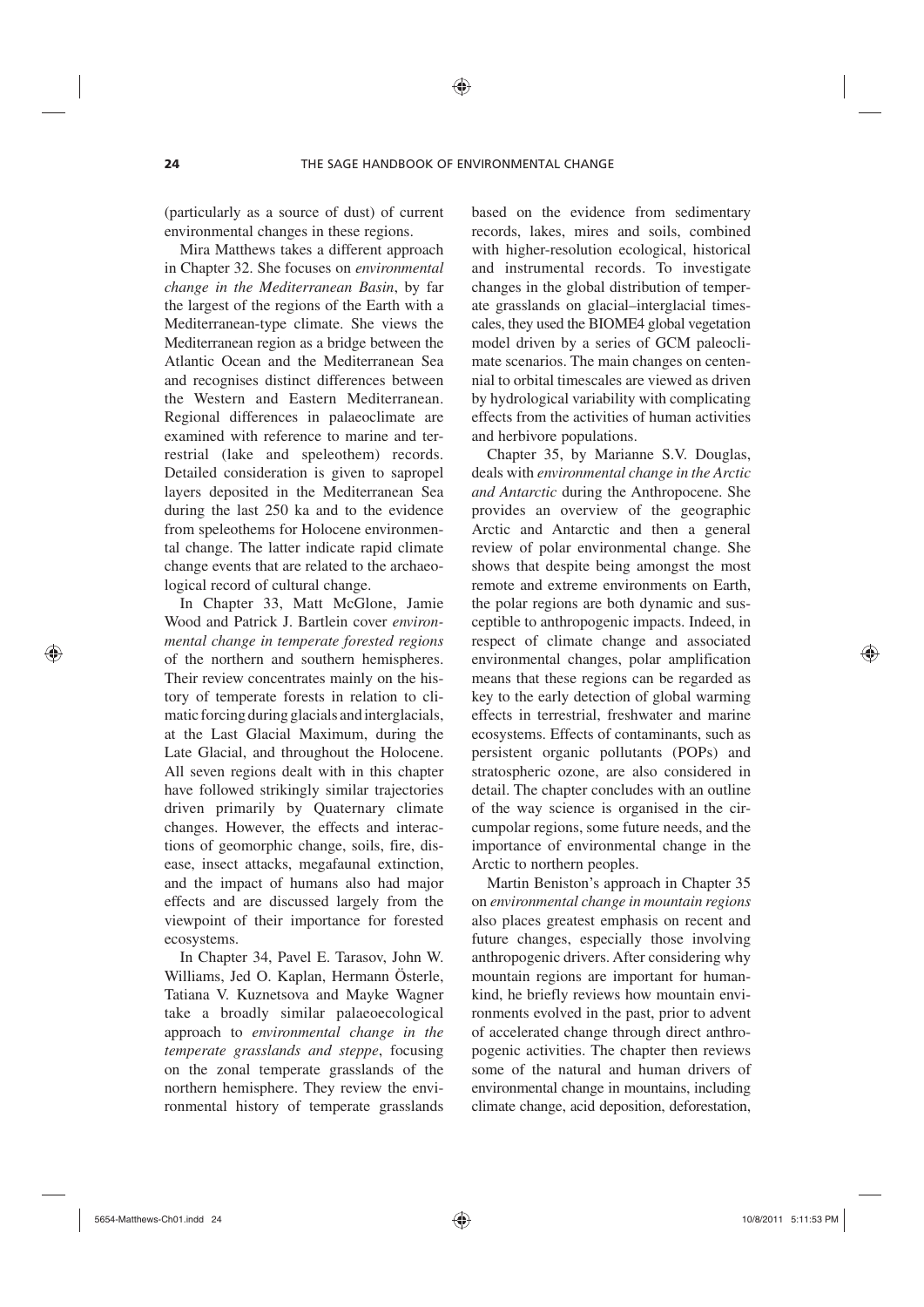and land-use and socioeconomic change. Possible future environmental change and its impacts on natural systems (involving snow and ice, hydrology, vegetation and fire hazard), and on managed systems are also discussed in some detail. Finally, the chapter assesses cross-cutting issues and possible adaptation and mitigation strategies.

*Environmental change in coastal areas and islands* by Patrick Nunn (Chapter 37) is the final regional chapter. These regions, which exhibit considerable environmental diversity and often possess dense human populations, are characterised by some unique environmental changes and problems and are particularly susceptible to sea-level change. Non-human causes and effects of both low-magnitude sea-level changes and abrupt and extreme events (involving sea level, climate, tectonics, and volcanic activity) are first considered. This is followed by a review of approaches to understanding environmental histories of coastal areas and islands, including the special problems and opportunities in relation to barrier coasts, coral-reef coasts and atoll islands. Recent human impacts are then discussed and the chapter concludes with an assessment of future prospects for these regions.

## *5.6 Past present and future responses of people to environmental change*

The seven chapters of Section VI are devoted to the human dimensions of environmental change, the implications of environmental change for society and, especially, the responses of people to environmental change in the past, present and future. These chapters range in terms of their temporal depth from the evolution of the human species in the geological past to the actual and potential responses of those in developed and developing countries today and in the future. The first three chapters of the section focus on the past.

In *testing the role of climate change in human evolution* (Chapter 38) S.P.E. Blockley, Ian Candy and S.M. Blockley take the long view of the environmental interactions of both early hominids and anatomically modern humans (AMH). This chapter focuses on the role of environmental change in the origin, dispersal and extinction of hominids and on the scientific debates into the role of climate on the evolutionary history of our species. The problem of identifying the appropriate environmental evidence and directly tying in the hominid and archaeological evidence is highlighted. Discussion covers the last 4.4 million years, beginning with the earliest well dated Pliocene hominid *Adipiticus ramidus*, and the ongoing attempts to understand the role of climatic change on the complex evolutionary pattern of the early hominid apes, the gracile australopithicines, the more robust paranthropines, and the first members of the genus *Homo.* At the end of the mid Palaeolithic, the focus is on testing the role of abrupt climate change in the replacement of archaic hominids by AMH.

In *the origins and spread of early agriculture and domestication: environmental and cultural considerations* (Chapter 39), Deborah M. Pearsall and Peter W. Stahl discuss the process of domestication and approaches for identifying it, the geography and timing of early agriculture around the world and the explanations offered for its adoption, including the role of environmental change in its origin and spread. They address the fundamental questions of what is agriculture, what characteristics did humans seek in the plants and animals they domesticated, why did humans become agricultural, and what role might environmental change have played in adoption of an agricultural lifestyle, particularly as its earliest manifestations appear at a time of major climate change?

In Chapter 40, Georgina Endfield considers *complexity, causality and collapse: social discontinuity in history and prehistory*. Her purpose is to explore various examples of societal collapse and social discontinuity in global history and prehistory, but in so doing to highlight the importance of complexity

⊕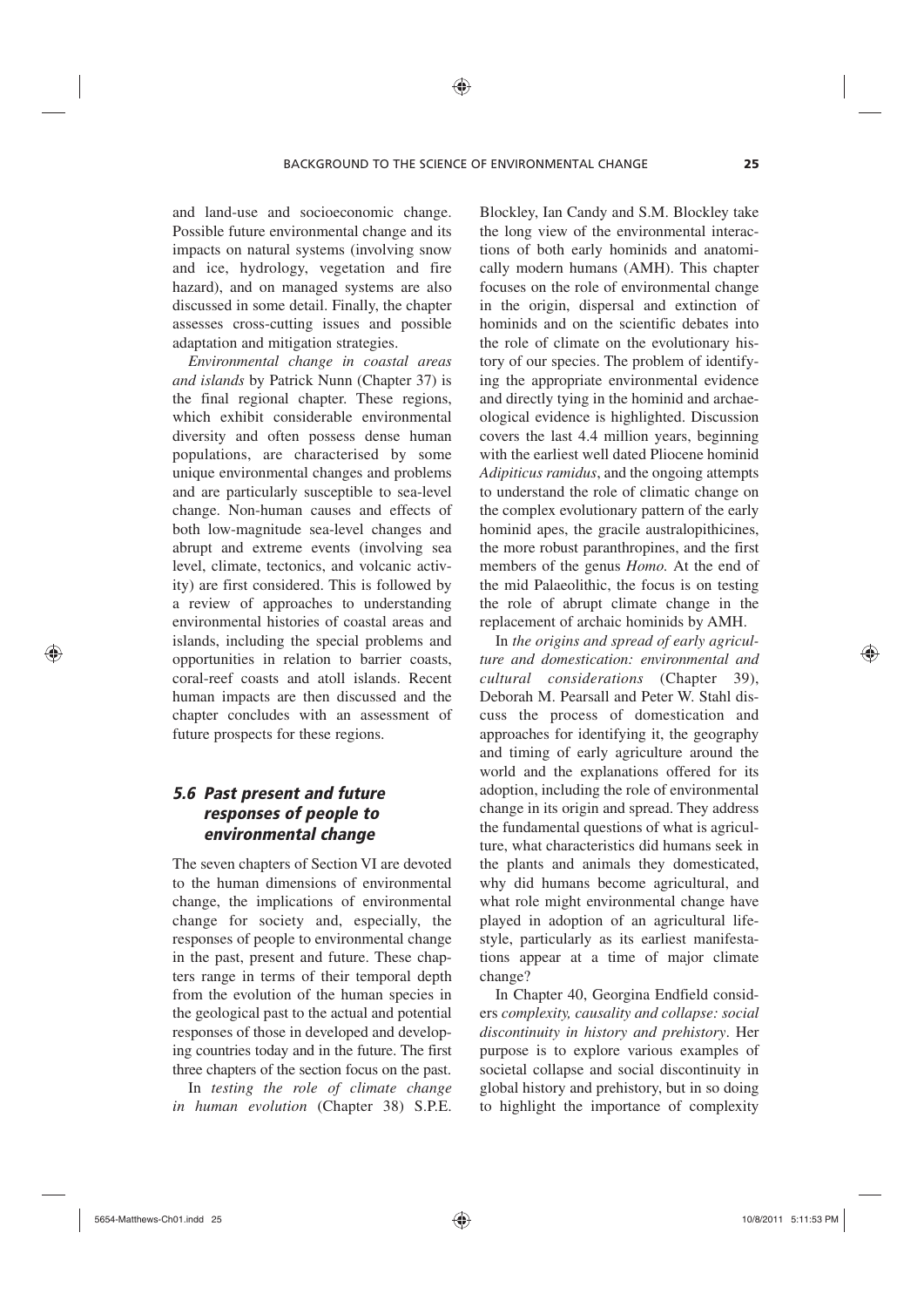and context in understanding collapse scenarios. It is argued that in order to understand any scenario of collapse, it is important to acknowledge a society's relative vulnerability to its specific social, cultural, demographic and political context, which changes over time. Numerous examples show that the cause of discontinuity or collapse was often a combination of events or the result of cumulative developments acting in particular circumstances. It is also demonstrated that environmental changes can trigger adaptation and development of civilisations. Considering a society's adaptive capacity at any point in time is therefore critical to understanding its propensity for collapse.

In the last four chapters of this final section, the emphasis moves explicitly to modern societies. First, Donald Nelson, in Chapter 41, covers the *vulnerability and resilience of contemporary societies to environmental change*. He describes the different intellectual histories of the concepts of vulnerability and resilience: the former focusing on a particular group to assess risk in relation to multiple and interacting environmental stresses; and the latter emphasising the underlying processes of change at the system level. This is followed by a discussion of (1) the ways in which the two areas are being brought to bear on each other within studies of adaptation to environmental change; and (2) the significant challenges that remain to be explored, such as relatively ineffective understanding of the functional links between ecological and social systems across scales and the implications of resilience and vulnerability research for effective policy. Finally, this author highlights some of the future areas of work in vulnerability and resilience studies necessary to identify pathways for the long-term viability of human populations.

In Chapter 42, Matthew Baylis and Andrew P. Morse discuss *disease, human and animal health, and environmental change.* Many diseases, whether vector-borne, water-borne, food-borne or directly transmitted, have known links to climate in terms of their spatial distribution, temporal occurrence or incidence and severity. As the world's climate changes, it is likely that at least some of these diseases, especially vector-borne and water-borne infections, will respond in some way. The nature of the response will depend on how climate affects the pathogens, hosts, vectors and transmission dynamics of a disease; on the rate, scale and nature of climate change; and also on the relative importance of climate drivers to other drivers of disease, which also change. Examples are provided of diseases that have already responded to climate change, most notably bluetongue, a viral disease of livestock which has spread across much of Europe in the last decade. By contrast, the impact of climate change on total malaria burden remains unclear with a wide spectrum of views depending on various weightings of importance of climate change to historical, recent and future projected changes in malaria distribution.

Chapter 43, by Katie Moon and Chris Cocklin, covers *mitigation of the drivers and effects of environmental change*; that is, the development and implementation of new or improved technologies to reduce the extent of human-induced environmental change. In relation to mitigation policy, they deal with policy instruments and the challenges of policy formulation in an international context, relationships between mitigation and adaptation, and the principles of uncertainty, precaution and equity. The strategy of mitigation programs, mitigation technology options and barriers, are then examined, the latter including barriers to the development, deployment and diffusion of new technology. Finally the actions involved in mitigation planning – abatement, carbon sequestration and biosequestration, and geo-engineering – are outlined and evaluated. Policy, program and plan formulation are considered in relation to the complexity and uncertainty of natural and social systems with a view to maximising their synergies.

In the last chapter of the section and of the book (Chapter 44) Chris Barrow takes a broad look at *socioenvironmental adaptation to environmental change: towards* 

◈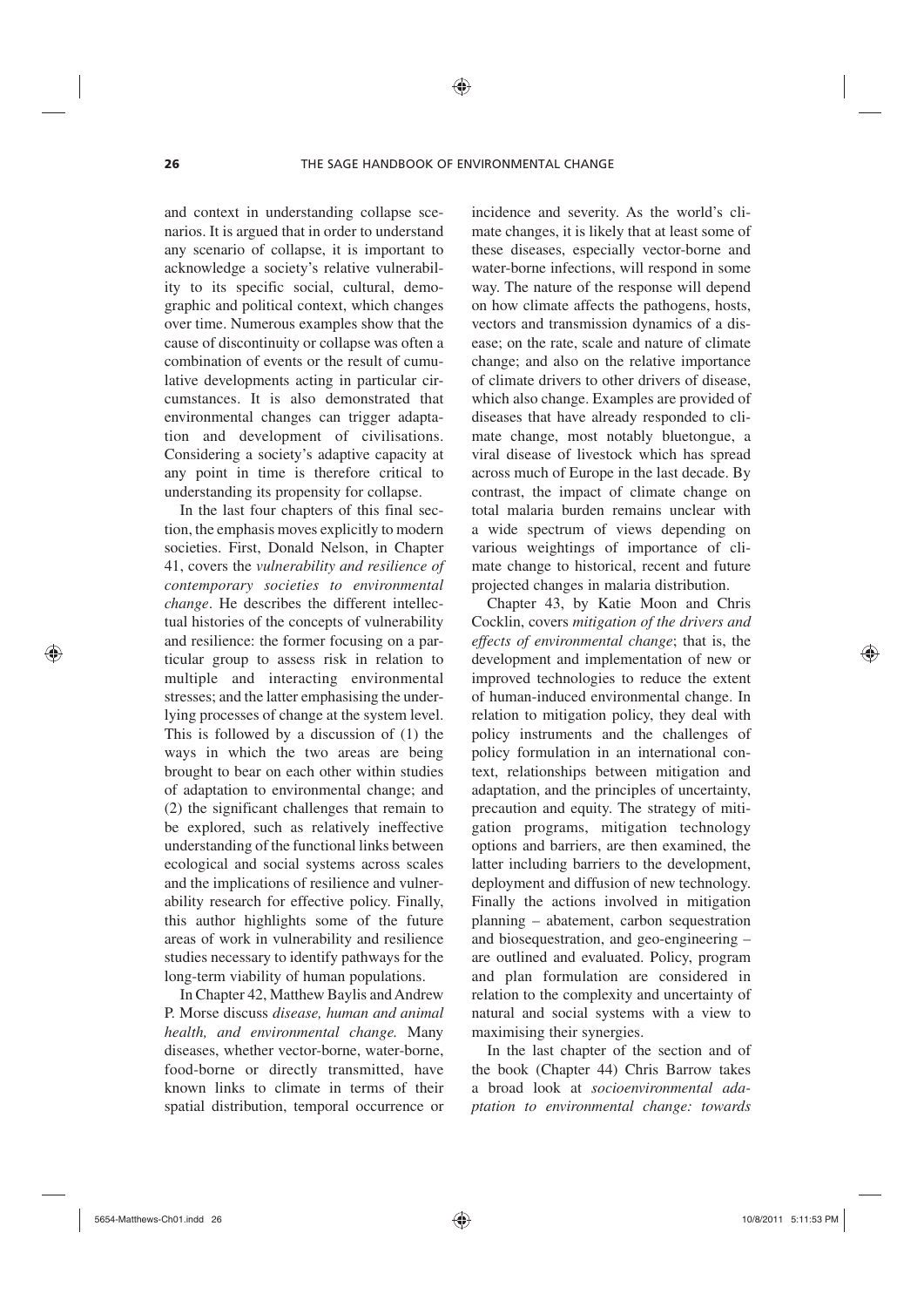*sustainable development.* Given the complex chains of causation involved in vulnerability, resilience, adaptation, mitigation and sustainability, he argues that this area of the study of environmental change can never be a wholly reliable science (or art). Nevertheless, an attempt is made to define and analyse the various links involved, possible responses to threats and opportunities, and how policies and actions might evolve to address future environmental changes. He further argues that a key to future success is for planners and administrators to be alert to sudden challenges, to be flexible, to seek vulnerability reduction, and not to focus only on human-induced global warming. Finally, he suggests that much of what is currently being done in the name of sustainable development is inflexible, lacking in diversity and is itself vulnerable. Hence, sustainable development may, paradoxically, sometimes hinder adaptation, proactive vulnerability reduction and appropriate mitigation measures.

## 6 CONCLUSION

⊕

This Handbook provides a comprehensive survey of the interdisciplinary science of environmental change that not only summarises the present state of knowledge in the field but also adds-up to more than the sum of its parts. In the introductory chapter we have tried to provide a framework for understanding the science of environmental change, particularly in terms of where it has come from and where it is heading. Subsequent chapters (which have also been briefly outlined in this chapter) provide much more detail on specific aspects and should enable academics, students and professionals to gain insights into both the substantive research achievements and the innovative work being carried out at the frontiers of the field. We also hope that the Handbook as a whole will be an inspiration to the scientists working in this field to do more for the benefit of science

and society by viewing their specialities in the broader context.

### **REFERENCES**

- Adger W. N., Lorenzoni I. and O'Brien K. L. (eds). 2009. *Adaptation to Climate Change.* Cambridge: Cambridge University Press.
- Alley R. B. 1998. Icing the North Atlantic. *Nature* 392: 335–337.
- Alley R. B. 2000. *The Two-Mile Time Machine: Ice Cores, Abrupt Climate Change and Our Future.* Princeton: Princeton University Press.
- Alverson K. D., Bradley R. S. and Pedersen T. F. 2003. *Paleoclimate, Global Change and the Future.* Berlin: Springer.
- Anderson D. E., Goudie A. S. and Parker A. G. 2007. *Global Environments Through the Quaternary.* Oxford: Oxford University Press.
- Anderson K. and Croft H. 2009. Remote sensing and soil surface properties. *Progress in Physical Geography* 33: 457–473.
- Andrews J. T. 1998. Abrupt changes (Heinrich events) in late Quaternary North Atlantic marine environments: a history and review of data and concepts. *Journal of Quaternary Science* 13: 3–16.
- Arctic Climate Impact Assessment. 2004. *Impacts of a Warming Arctic*. Cambridge: Cambridge University Press.
- Barnard A. 2000. *History and Theory in Anthropology.* Cambridge: Cambridge University Press.
- Bartlein P. J. and Hostetler S. W. 2004. Modeling paleoclimates, in Gillespie A.R., Porter S. C. and Atwater B.F. (eds) *The Quaternary Period in the United States.* Amsterdam: Elsevier, pp. 563–582.
- Battarbee R. W. 2008. Holocene climate variability and global warming, in Battarbee, R. W. and Binney, H. A. (eds) *Natural Climate Variability and Global Warming: A Holocene Perspective.* Chichester: Wiley-Blackwell, pp. 1–6.
- Beck C. (ed.) 1994. *Dating in Exposed and Surface Contexts.* Albuquerque: University of New Mexico Press.
- Bedau M. A. and Humphreys P. 2007. *Emergence: Contemporary Readings in Philosophy and Science.* Cambridge MA: MIT Press.
- Beddoe R., Constanza R., Farley J., Garza E., Kent J., Kubiszewski I. et al. 2009. Overcoming systemic roadblocks to sustainability: the evolutionary redesign of worldviews, institutions and technologies.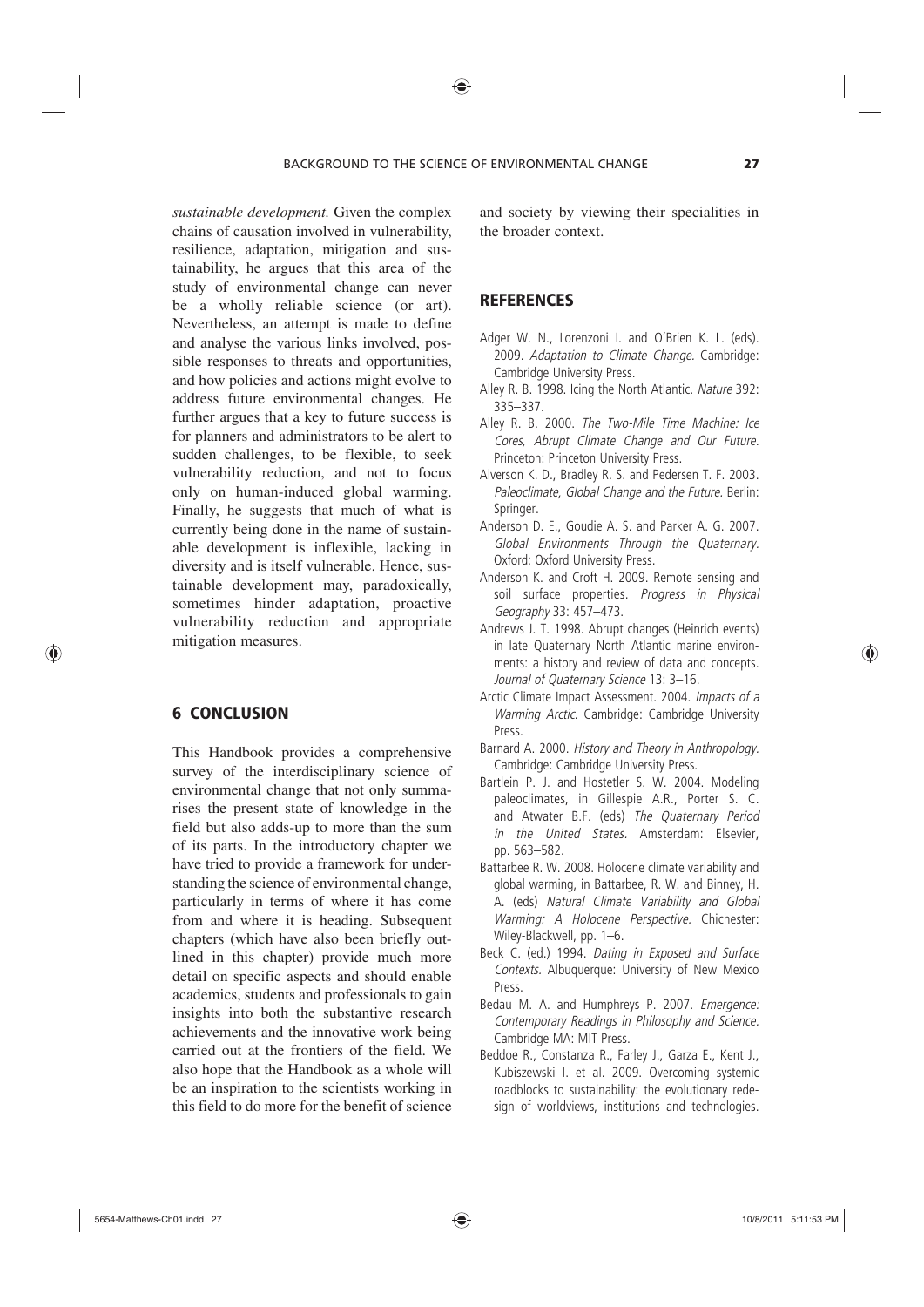*Proceedings of the National Academy of Sciences* 106: 2483–2489.

- Berc J. L. 2005. Sustainable soil and land management, in Hillel, D. (ed.) *Encyclopedia of soils in the environment, volume 4.* Amsterdam: Elsevier, pp. 108–115.
- Berkes F., Colding J. and Folke C. (eds). 2003. *Navigating Social-ecological Systems: Building Resilience for Complexity and Change.* Cambridge: Cambridge University Press.
- Bhaskar R., Frank C., Høyar K. G., Næss P. and Parker J. (eds). 2010. *Interdisciplinarity and Climate Change*. London: Routledge.
- Birks H. J. B. 2003. Quantitative palaeoenvironmental reconstructions from Holocene biological data, in Mackay A., Battarbee R., Birks H. J. B., and Oldfield F. (eds) *Global Change in the Holocene.* London: Arnold, pp. 107–123.
- Birks H. J. B. 2008. Holocene climate research progress, paradigms, and problems, in Battarbee R. W. and Binney H. A. (eds) *Natural Climate Variability and Global Warming: a Holocene Perspective.* Chichester: Wiley-Blackwell, pp. 7–57.
- Bond G., Broecker W., Johnsen S., McManus J., Labeyre L., Jouzel, J. and Bonani, G. 1993. Correlations between climatic records from North Atlantic sediments and Greenland ice. *Nature* 365: 143–147.
- Bond G., Kromer B. Beer J., Nuscheler R., Evans M. N., Showers W. et al. 2001. Persistent solar influence on North Atlantic climate during the Holocene. *Science* 294 2130–2136.
- Bothwell D. and Higgs E. (eds) 1968. *Science in Archaeology: a Survey of Progress and Research.* London: Thames and Hudson.
- Boyd D. S. 2009. Remote sensing in physical geography: a twenty-first century perspective. *Progress in Physical Geography* 33: 451–456.
- Bradley R. S. 1999. *Paleoclimatology: Reconstructing Climates of the Quaternary*, 2nd edition*.* San Diego: Academic Press.
- Bretherton F. P. 1985. Earth system science and remote sensing. *Proceedings of the Institute of Electrical and Electronic Engineers* 73: 1118–1127.
- Burke E. III and Pomeranz K. (eds) 2009. *The Environment and World History.* Berkeley: University of California Press.
- Burroughs W. J. 1992. *Weather Cycles: Real or Imaginary?* Cambridge: Cambridge University Press.
- Butzer K. W. 2008. Challenges for a cross-disciplinary geoarchaeology: the intersections between environmental history and geomorphology. *Geomorphology* 101: 402–411.
- Carozzi A.V. (ed.) 1967. *Studies on Glaciers Preceded by The Discourse of Neuchâtel by Louis Agassiz.* New York: Hafner.
- Caseldine C. J. and Turney C. 2009. The bigger picture: towards integrating palaeoclimate and environmental data with a history of societal change. *Journal of Quaternary Science* 25: 88–93.
- Chamberlin T. C. 1897. A group of hypotheses bearing on climate change. *Journal of Geology* 4: 653–683.
- Chamberlin T. C. 1899. An attempt to frame a working hypothesis of the cause of glacial periods on an atmospheric basis. *Journal of Geology* 7: 545–584, 667–685, 751–787.
- Chambers F. M. and Brain S. A. 2002. Paradigm shifts in late-Holocene climatology? *The Holocene* 12: 239–249.
- Clark W. C. and Dickson N. M. 2003. Sustainability science: the emerging research program. *Proceedings of the National Academy of Science USA* 100: 8059–8061.
- Claussen M., Mysak L., Weaver A., Crucifix M., Fichefet T., Loutre M.-F. et al. 2002. Earth system models of intermediate complexity: closing the gap in the spectrum of climate system models. *Climate Dynamics* 18: 579–586.
- CLIMAP Project members. 1976. The surface of the ice-age Earth. *Science* 191: 1131–1137.
- COHMAP Members. 1988. Climatic changes of the last 18 000 years: observations and model simulations. *Science* 241: 1043–1052.
- Constanza R., Graumlich L. J. and Steffen W. (eds) 2007. *Sustainability or Collapse? An Integrated History and Future of People on Earth.* Cambridge, MA: MIT Press.
- Crate S. A. and Nuttall M. 2009. *Anthropology and Climate Change: From Encounters to Actions.* Walnut Creek CA: Left Coast Press.
- Crumley C. L. 2007. Historical ecology: integrated thinking at multiple temporal and spatial scales, in Hornborg A. and Crumley C. L. (eds) *The World System and the Earth System: Global Socioenvironmental Change and Sustainability Since The Neolithic.* Walnut Creek CA: Left Coast Press, pp. 15–28.
- Crutzen P. J. and Stoermer E. 2001. The Anthropocene. *International Geosphere Biosphere Programme Global Change Newsletter* 41: 12–13.
- Dansgaard W., Johnsen S. J., Clausen H. B. and Langway Jr C. C. 1969. One thousand centuries of climate record from Camp Century on the Greenland ice sheet. *Science* 166: 377–381.
- Dansgaard W., Johnsen S. J., Clausen H. B., Dahl-Jensen D., Gundestrup N. S., Hammer C. U. et al.

⊕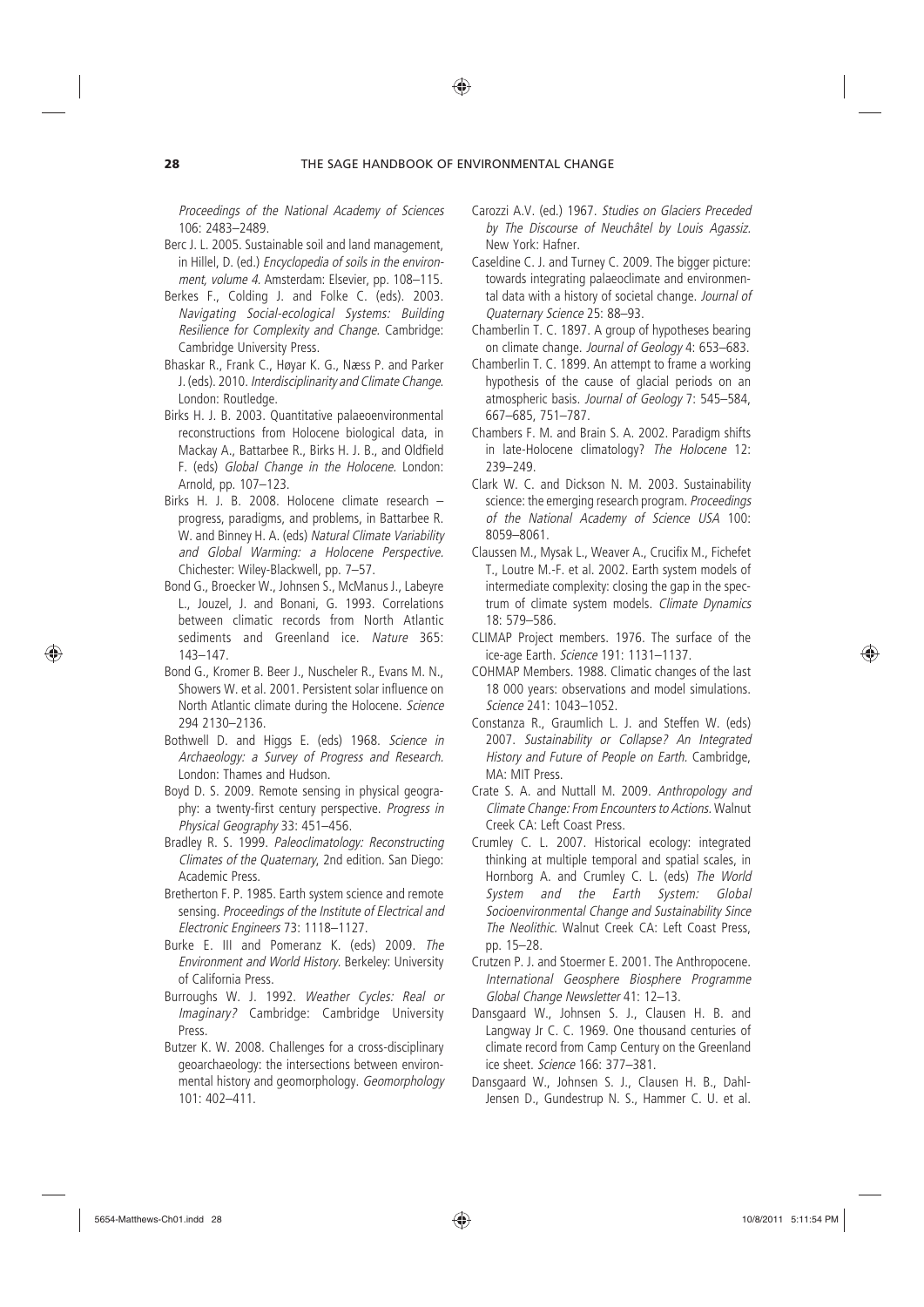1993. General instability of past climate from a 250-kyr ice-core record *Nature* 364: 218–220.

- de Menocal P. B. 2001. Cultural responses to climate change during the late Holocene. *Science* 292: 667–673.
- de Vries B. J. M. 2007. Scenarios: guidance for an uncertain and complex world, in Constanza R., Graumlich L. J. and Steffen W. *Sustainability or Collapse? An Integrated History and Future of People On Earth.* Cambridge MA: MIT Press, pp. 379–397.
- Deevey E. S. 1969. Coaxing history to conduct experiments. *Bioscience* 19: 40–43.
- Diamond J. 2005. *Collapse: How Societies Choose to Fail or Succeed.* New York: Viking.
- Diamond J. and Robinson J. A. (eds) 2010. *Natural Experiments of History.* Cambridge MA: Harvard University Press.
- Diaz H. F. and Markgraf V. (eds) 2000. *El Niño and the Southern Oscillation: Multiscale Variability and Global and Regional Impacts.* Cambridge: Cambridge University Press.
- Diaz H. F. and Murnane R. J. (eds) 2008. *Climatic Extremes and Society.* Cambridge: Cambridge University Press.
- Dillehay T. D. 2002. Climate and human migration. *Science* 298: 764–765.
- Dincauze D. F. 2000. *Environmental Archaeology: Principles and Practice.* Cambridge: Cambridge University Press.
- Earth System Sciences Committee. 1986. *Earth System Science. Overview: A Program for Global Change*. Washington DC: National Aeronautics and Space Administration.
- Elias S. A. (ed.) 2007. *Encyclopedia of Quaternary Science, volumes 1–4.* Amsterdam: Elsevier.
- Emiliani C. 1955. Pleistocene temperatures. *Journal of Geology* 63: 538–578.
- Endfield G. H. 2008. *Climate and Society in Colonial Mexico: a Study in Vulnerability*. Oxford: Blackwell.
- Flint R. F. 1957. *Glacial and Pleistocene Geology.* New York: John Wiley.
- Giddens A. 2009. *The Politics of Climate Change.* Malden MA: Polity Press.
- Goldberg P. and Macphail R. I. 2006. *Practical and Theoretical Geoarchaeology*. Oxford: Blackwell.
- Golley F. B. 1993. *A History of the Ecosystem Concept in Ecology.* New Haven CT: Yale University Press.
- Goudie A. S. 2007. *The Human Impact on the Natural Environment*, 7th edition. Oxford: Blackwell.
- Goudie A. S. 2009. Introduction, in Cuff D. J. and Goudie A. S. (eds) *The Oxford Companion to*

*Global Change*. Oxford: Oxford University Press, pp. ix–xii.

- Grattan J. 2006. Aspects of Armageddon: an exploration of the role of volcanic eruptions in human history and civilization. *Quaternary International* 151: 10–18.
- Guiot J., Wu H. B., Garreta V., Hatté C. and Magny M. 2009. A few prospective ideas on climate reconstruction: from a statistical single-proxy approach towards a multi-proxy and dynamical approach. *Climate of the Past* 5: 571–583.
- Gunderson L. H. and Holling C. S. (eds) 2002. *Panarchy: Understanding Transformations in Human and Natural Systems.* Washington DC: Island Press.
- Hargreaves J. C. and Annan J. D. 2009. On the importance of paleoclimate modelling for improving predictions of future climate change. *Climate of the Past* 5: 803–814.
- Hays J. D., Imbrie J. and Shackleton N. J. 1976. Variations in the Earth's orbit: pacemaker of the ice ages. *Science* 194: 1121–1132.
- Head L. 2000. *Cultural Landscapes and Environmental Change.* London: Arnold.
- Heinrich H. 1988. Origin and consequences of cyclic ice-rafting in the northeast Atlantic Ocean during the past 130,000 years. *Quaternary Research* 29: 142–152.
- Helm D. and Hepburn C. (eds) 2009. *The Economics and Politics of Climate Change*. Oxford: Oxford University Press.
- Hodder I. 1985. Postprocessual archaeology in Schiffer M. (ed.) *Advances in Archaeological Method and Theory 8.* New York: Academic Press, pp. 1–26.
- Hornborg A. and Crumley C. (eds) 2007. *The World System and the Earth System: Global Socioenvironmental Change and Sustainability Since the Neolithic.* Walnut Creek CA: Left Coast Press.
- Huggett R. J. 1999. Ecosphere, biosphere or Gaia? What to call the global ecosystem. *Global Ecology and Biogeography Letters* 8: 425–431.
- Hughes G. H. 2006. *What is Environmental History?* Cambridge: Polity Press.
- Hughes M. K. and Ammann C. M. 2009. The future of the past: an earth system framework for high resolution paleoclimatology. *Climatic Change* 94: 207-259.
- Hulme M. 2009. *Why we Disagree About Climate Change.* Cambridge: Cambridge University Press.
- Huntingdon E. 1924. *Civilisation and Climate*, 2nd edition. Boston: Yale University Press.

⊕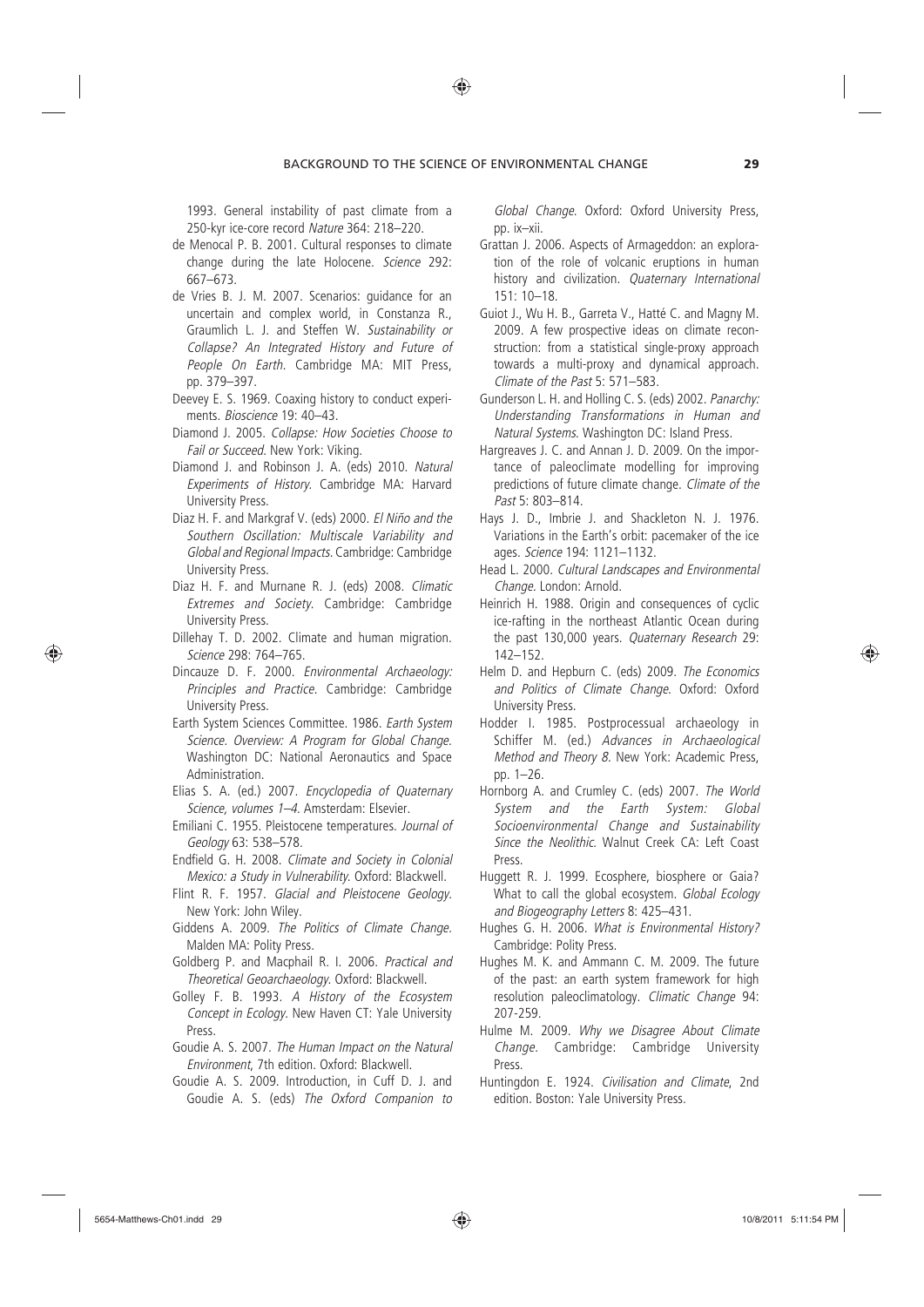- Hurrell J. W., Kushnir Y., Ottersen G. and Visbeck M. (eds) 2003. *The North Atlantic Oscillation: Climatic Significance and Environmental Impact.* Washington DC: American Geophysical Union.
- Idso S. B. 1988. Greenhouse warming or Little Ice Age demise: a critical problem for climatology. *Theoretical and Applied Climatology* 39: 54–56.
- Imbrie J. and Imbrie K. P. 1979. *Ice Ages: Solving the Mystery.* London: Macmillan.
- Inkpen R. and Wilson G. P. 2009. Explaining the past: abductive and Bayesian reasoning. *The Holocene* 19: 329–334.
- Integrated Ocean Drilling Program (IODP) Planning Sub-Committee (IPSC). 2001. Earth, ocean and life. Scientific investigation of the Earth system using multiple drilling platforms and new technologies*. Integrated Ocean Drilling Program, Initial Science Plan, 2003–2013*, 120 pp. Available at: http://www. iodp.org/isp
- IPCC. 2007a. *Climate Change 2007: The Physical Basis.* Contribution of Working Group I to the 4th Assessment Report of the Intergovernmental Panel on Climate Change*.* Cambridge: Cambridge University Press.
- IPCC. 2007b. *Climate Change 2007: Impacts, Adaptation and Vulnerability.* Contribution of Working Group II to the 4th Assessment Report of the Intergovernmental Panel on Climate Change*.* Cambridge: Cambridge University Press.
- IPCC. 2007c. *Climate change 2007: Mitigation.*  Contribution of Working Group III to the 4th Assessment Report of the Intergovernmental Panel on Climate Change. Cambridge: Cambridge University Press.
- Jacobson M. C., Charlson R. J., Rodhe H. and Orians G. H. (eds) 2000. *Earth System Science.* San Diego: Academic Press.
- Janssen M. A. 2002. Modelling human dimensions of global environmental change in Munn T. (ed.). *Encyclopedia of Global Environmental Change, volume 5.* Chichester: John Wiley, pp. 394–408.
- Johnson M. 1999. *Archaeological Theory*: *An Introduction*. Oxford: Blackwell.
- Johnston R. J. and Sidaway J. D. 2004. *Geography and Geographers: Anglo-American Human Geography since 1945.* London: Arnold.
- Jones P. D. and Bradley R. S. 1992. Climatic variations in the longest instrumental records, in Bradley R. S. and Jones P. D. (eds) *Climate Since AD 1500* London: Routledge, pp. 246–268.
- Jones P. D., Briffa K. R., Osborn T. J., Lough J.M., van Ommen T. D., Vinther B. M. et al. 2009.

High-resolution palaeoclimatology of the last millennium: a review of current status and future prospects. *The Holocene* 19: 3–49.

- Kates R. W., Clark W. C., Corell R., Hall J. M., Jaeger C. C., Lowe I. et al. 2001. Sustainability science. *Science* 292: 641–642.
- Kauffmann J. 2009. Advancing sustainability science: report on the International Conference on Sustainability Science (ICSS) 2009. *Sustainability Science* 4: 233–242.
- Keeling C. D., Whorf T. P., Wahlen M. and Vanderplicht J. 1995. Interannual extremes in the rate of rise of atmospheric carbon dioxide since 1980. *Nature* 375: 666–670.
- Kidd C., Levizzani V. and Bauer P. 2009. A review of satellite meteorology and climatology at the start of the twenty-first century. *Progress in Physical Geography* 33: 474–489.
- Kiehl J. T. 2006. Geoengineering climate change: treating the symptom over the cause? *Climatic Change* 77: 227–228.
- Knight C. G. 1992. Geography's worlds, in Abler R. F., Marcus M. G. and Olsen J. M. (eds) *Geography's Inner Worlds: Pervasive Themes in Contemporary American Geography.* New Brunswick: Rutgers University Press, pp. 9–26.
- Knutti R. 2008. Should we believe model predictions of future climate change? *Philosophical Transactions of the Royal Society A* 366: 4647–4664.
- Kuhn T. 1962. *The Structure of Scientific Revolutions.* Chicago: Chicago University Press.
- Launder B. and Thompson J. M. T. 2009. *Geoengineering Climate Change: Environmental Necessity or Pandora's Box*. Cambridge: Cambridge University Press.
- Le Roy LaDurie E. 1972. *Times of Feast, Times of Famine: A History of Climate Since the Year 1000.* London: George Allen & Unwin (B. Bray, trans.)
- Leng M. J. 2003. Stable isotopes in lakes and lake sediment archives, in Mackay A., Battarbee R., Birks J. and Oldfield F. (eds) *Global Change in the Holocene.* London: Arnold, pp. 124–139.
- Liverman D. M. and Cuesta R. M. R. 2007. Human interactions within the Earth system: people and pixels revisited. *Earth Surface Processes and Landforms* 33: 1458–1471.
- Liverman D., Moran E. F., Rindfuss R. R and Stern P. C. (eds) 1998. *People and Pixels: Linking Remote Sensing and Social Science.* Washington DC: National Academy Press.
- Loader N. J., Switsur V. R. and Field E. M. 1995. High-resolution stable isotope analysis of tree

⊕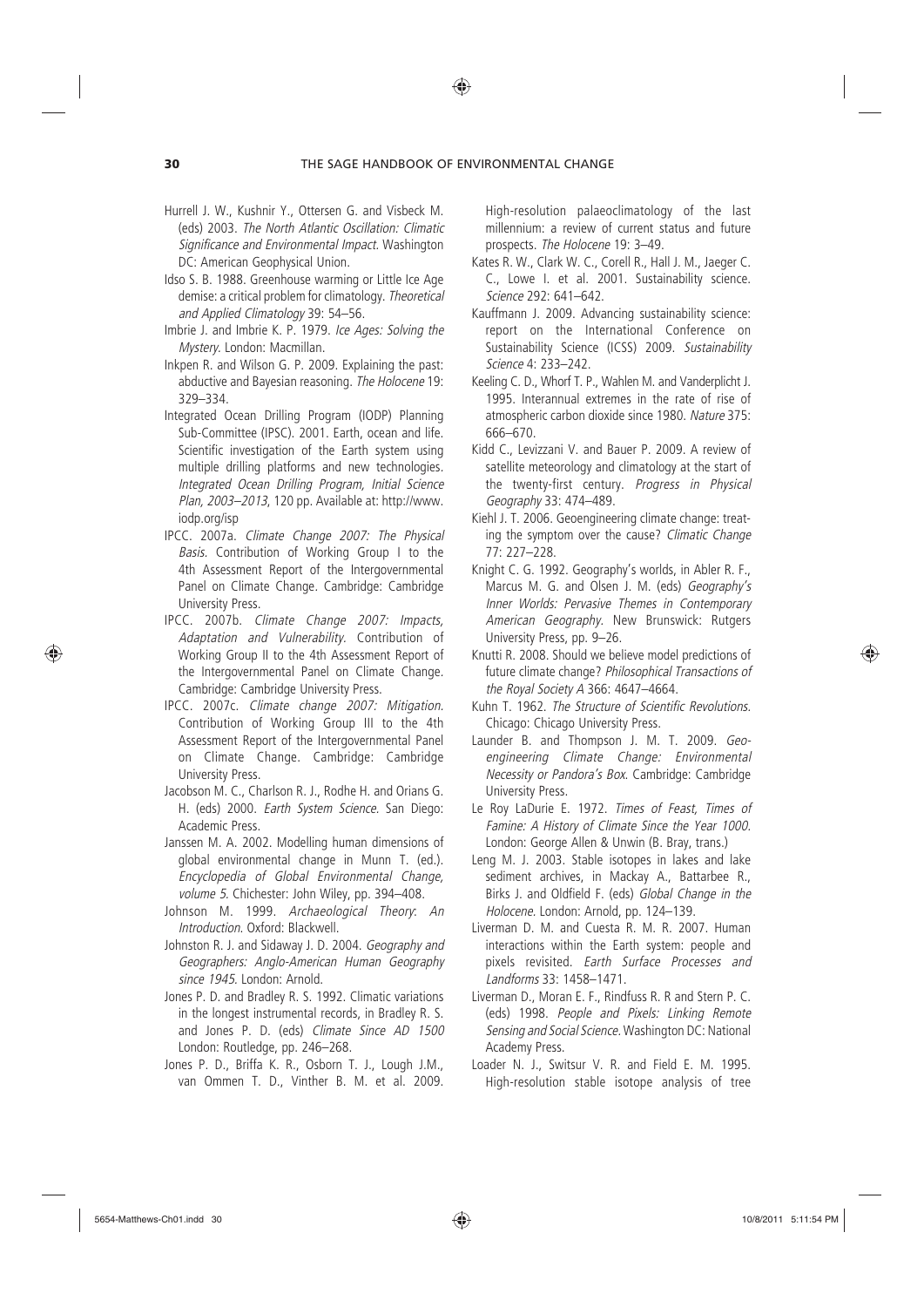rings: implications of 'microdendroclimatology' for palaeoenvironmental research. *The Holocene* 5: 457–460.

- Lomborg B. 2001. *The Skeptical Environmentalist: Measuring the Real State of the World*. Cambridge: Cambridge University Press.
- Lomborg B. 2007. *Cool it: The Skeptical Environmentalist's Guide to Global Warming*. Cambridge: Cambridge University Press.
- Lovelock J. 2000. *The Ages of Gaia: a Biography of our Living Earth.* Oxford: Oxford University Press.
- Lovelock. 2006. *Revenge of Gaia: Earth's Climate Crisis and the Fate of Humanity.* London: Harper Collins.
- Lowe J. J and Walker M. J. C. 1997. *Reconstructing Quaternary environments*, 2nd edition*.* Harlow: Addison Wesley Longman.
- Loulergue L., Schilt A., Spahni R., Masson-Delmotte V., Blunier T., Lemieux, et al. 2008. Orbital and millennial-scale features of atmospheric  $CH<sub>4</sub>$  over the past 800,000 years. *Nature* 453: 383–386.
- Lüthi D., Le Floch M., Bereiter B., Blunier, T., Barnola M., Siegenthaler U. et al. 2008. High-resolution carbon dioxide concentration record 650,000– 800,000 years before present. *Nature* 453: 379–382.
- MacCracken M. C. 2002. Models of the Earth system, in Munn T (ed.) *Encyclopedia of Global Environmental Change, volume 1.* Chichester: John Wiley, pp. 99–113.
- Machlis G. E., Force J. E. and Burch Jr W. R. 1997. The human ecosystem as an organizing concept in ecosystem management. *Society and Natural Resources* 10: 346–367.
- Mackay A., Battarbee R., Birks J. and Oldfield F. (eds) 2003. *Global Change in the Holocene.* London: Arnold.
- Matthews J. A. and Briffa K. R. 2005. The 'Little Ice Age': a re-evaluation of an evolving concept. *Geografiska Annaler* 87(A): 17–36.
- Matthews J. A. and Dresser P. Q. 2008. Holocene glacier variation chronology of the Smørstabbtindan massif, Jotunheimen, southern Norway, and the recognition of century- to millennial-scale European Neoglacial Events. *The Holocene* 18: 181–201.
- Matthews J. A. and Herbert D. T. 2004. Introduction to part III: a focus on environment, in Matthews J. A. and Herbert D. T. (eds) *Unifying Geography: Common Heritage, Shared Future.* London: Routledge, pp. 83–93.
- Matthews J. A. and Herbert D. T. 2008. *Geography: A Very Short Introduction*. Oxford: Oxford University Press.
- Mayewski P. A. and White F. 2002. *The Ice Chronicles: The Quest to Understand Global Climate Change.* Hanover, NH: University Press of New England.
- McAnany P. A. and Yoffee N. (eds) 2010. *Questioning Collapse: Human Resilience, Ecological Vulnerability, and the Aftermath Of Empire*. Cambridge: Cambridge University Press.
- McCarroll D. 2010. Future climate change and the British Quaternary research community. *Quaternary Science Reviews* 29: 1661–1672.
- McCarroll D. and Loader N. 2004. Stable isotopes in tree rings. *Quaternary Science Reviews* 23: 771–801.
- McNeill J. 2000. *Something New Under the Sun: An Environmental History of the Twentieth-Century World.* London: Allen Lane.
- Messerli B., Grosjean M., Hofer T., Núñez L. and Pfister C. 2000. From nature-dominated to human-dominated environmental changes. *Quaternary Science Reviews* 19: 459–479.
- Mitchell M. 2009. *Complexity: A Guided Tour.* New York: Oxford University Press.
- National Research Council. 2002. *Abrupt Climate Change: Inevitable Surprises.* Washington DC: National Academies Press.
- National Research Council. 2007. *Analysis of Global Change Assessments: Lessons Learned.* Washington DC: National Academies Press.
- National Research Council. 2010. *Landscapes on the Edge: New Horizons for Research on Earth's Surface.* Washington DC: National Academies Press.
- Noller J. S., Sowers J. M. and Lettis W. R. (eds) 2000. *Quaternary Geochronology: Methods and Applications.* Washington DC: American Geophysical Union.
- North F. J. 1943. Centenary of the Glacial Theory. *Proceedings of the Geologist's Association* 54: 1–28.
- Ocean Drilling Program (ODP) 2007. *Final Technical Report, 1983–2007*, 68 pp. Available at: http: // www-odp.tamu.edu/publications/ODP\_Final\_ Technical\_Report.pdf
- Oldfield F. 1993. Forward to the past: changing approaches to Quaternary palaeoecology, in Chambers F. M. (ed.) *Climate Change and Human Impact on the Landscape*. London: Chapman and Hall, pp. 13–21.
- Oldfield F. 2005. *Environmental Change: Key Issues and Alternative Approaches*. Cambridge: Cambridge University Press.
- Oldfield F. 2007. Toward developing synergistic linkages between the biophysical and the cultural: a

⊕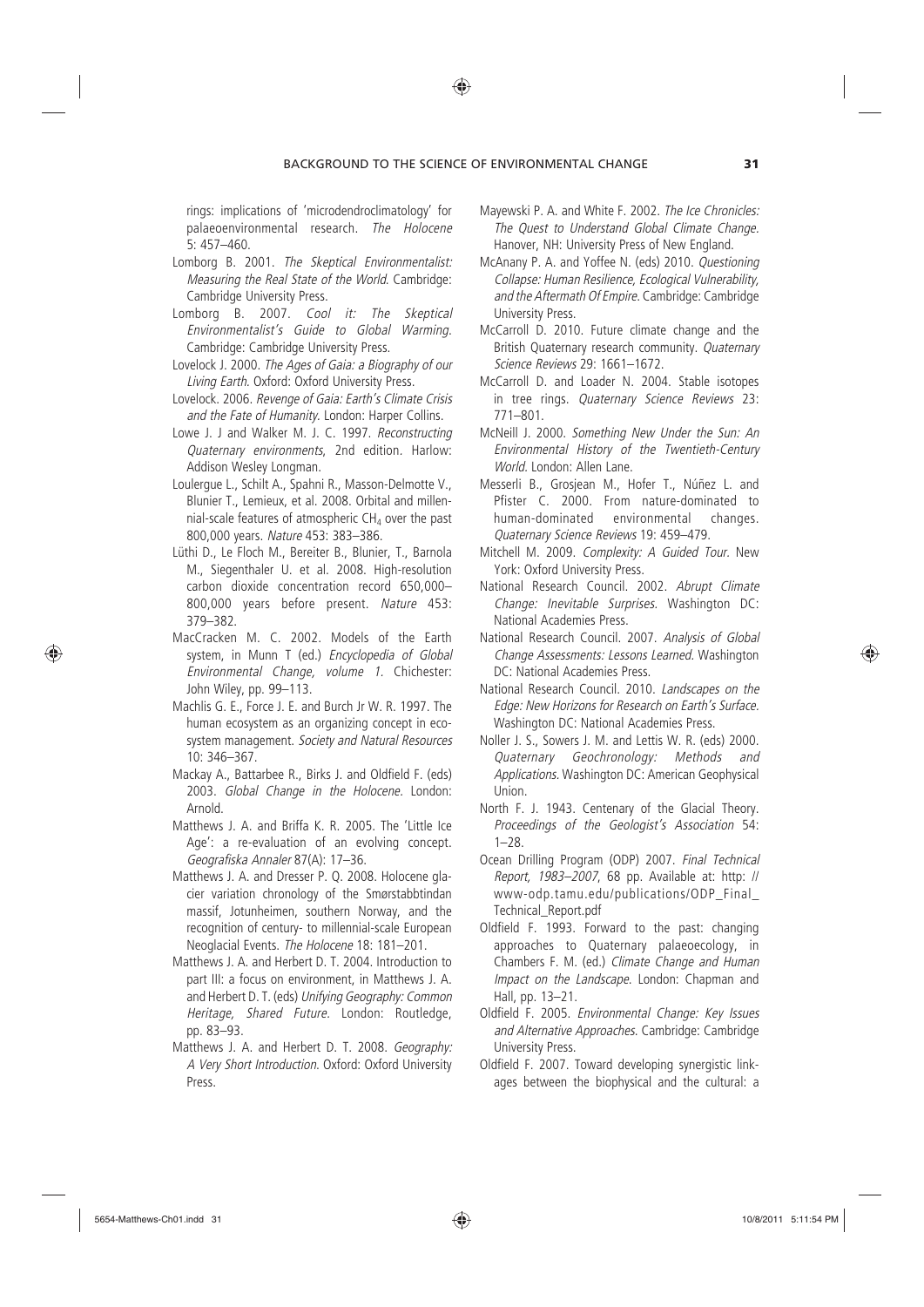palaoenvironmental perspective, in Hornborg A. and Crumley C. L. (eds) *The World System and the Earth System: Global Socioenvironmental Change and Sustainability Since the Neolithic.* Walnut Creek CA: Left Coast Press, pp. 29–37.

- Oldfield F. 2008. The role of people in the Holocene, in Battarbee R. W. and Binney H. A. (eds) *Natural Climate Variability and Global Warming: A Holocene Perspective.* Chichester: Wiley-Blackwell, pp. 58–97.
- O'Sullivan P. E. 2008. The 'collapse' of civilisations: what palaeoenvironmental reconstruction cannot tell us, but anthropology can. *The Holocene* 18: 45–55.
- Page E. A. and Proops J. 2003. An introduction to environmental thought, in Page E. A. and Proops J. (eds) *Environmental Thought.* Northampton MA: Edward Elgar.
- Parry M. 2009. Closing the loop between mitigation, impacts and adaptation. *Climate Change* 96: 23–27.
- Peoples J. and Bailey G. 2006. *Humanity: An Introduction to Cultural Anthropology*, 8th edition. Belmont CA: Wadsworth.
- Perry J. S. 2002. International organizations in the Earth Sciences in Munn T. (ed.) *Encyclopedia of Global Environmental Change, volume 1.* Chichester: John Wiley, pp. 156–160.
- Petrović A. and Marković S. B. 2010. Annus mirabilis and the end of the geocentric causality: why celebrate the 130th anniversary of Milutin Milanković. *Quaternary International* 214: 114–118.
- Pfister C. 2010. The vulnerability of past societies to climatic variation: a new focus for historical climatology in the twenty-first century. *Climatic Change* 100: 25–31.
- Pickett S. T. A., Kolasa J. and Jones C. G. 2007. *Ecological Understanding: The Nature of Theory and the Theory of Nature.* Burlington MA: Academic Press.
- Pretty J., Ball A. S., Benton T., Guivant J. S., Lee D. R., Orr D. et al. (eds) 2007. *The Sage Handbook of Environment and Society*. London: Sage Publications.
- Quincey D. J. and Luckman A. 2009. Progress in satellite remote sensing of ice sheets. *Progress in Physical Geography* 33: 547–567.
- Rapp A. and Hill C. L. 2006. *Geoarchaeology, the Earth science approach to archaeological interpretation.* New Haven: Yale University Press.
- Richards J. F. 2003. *The Unending Frontier: An Environmental History of the Early Modern World.* Berkeley. CA: University of California Press.
- Roberts N. 1998. *The Holocene: An Environmental History*, 2nd edition. Oxford: Blackwell.
- Roberts N. 1993. Sub-Milankovitch palaeoclimatic events: their recognition and correlation. *Climatic Change* 24: 175–178.
- Rolett B. and Diamond J. 2004. Environmental predictors of Pre-European deforestation on Pacific islands. *Nature* 431: 443–446.
- Rotmans J. 1998. Global change and sustainable development: towards an integrated conceptual model, in Schellnuber H. J. and Wenzel V. (eds) *Earth System Analysis: Integrating Science for Sustainability.* Berlin: Springer, pp. 421–453.
- Ruddiman W. F. 2003. The anthropogenic greenhouse era began thousands of years ago. *Climate Change* 61: 261–293.
- Ruddiman W. F. 2005. *Plows, Plagues and Petroleum: How Humans Took Control of Climate.* Princeton, Princeton University Press.
- Ruddiman W. F. 2007. The early anthropogenic hypothesis: challenges and responses. *Reviews of Geophysics* 45: 2006RG0002078.
- Ruddiman W. F. and Ellis E. C. 2009. Effect of per-capita land use changes on Holocene forest clearance and CO<sub>2</sub> emissions. *Quaternary Science Reviews* 28: 3011–3015.
- Samson P. R. and Pitt D. (eds) 1999. *The Biosphere and Noösphere Reader: Global Environments, Society and Change*. London: Routledge.
- Sarachik E. S. and Cane M. A. (eds) 2010. *The El Niño-Southern Oscillation Phenomenon*. Cambridge: Cambridge University Press.
- Schellnhuber H. -J. 1999. 'Earth system' analysis and the second Copernican revolution. *Nature* 402 (suppl.): C19–23.
- Schellnhuber H. -J. and Wenzel V. (eds) 1998. *Earth System Analysis: Integrating Science for Sustainability.* Berlin: Springer.
- Schneider S. H. 2000. Why study Earth systems science?, in Ernst W. G. (ed.) *Earth Systems: Processes and Issues*. Cambridge: Cambridge University Press, pp. 5–12.
- Schwartz G. M. and Nichols J. J. 2006. *After Collapse: The Regeneration of Complex Societies.* Tucson: University of Arizona Press.
- Schutkowski H. 2006. *Human Ecology: Biocultural Adaptations In Human Communities.* Berlin: Springer-Verlag.
- Scoones I. 1999. New ecology and the social sciences: what prospects for a fruitful engagement. *Annual Review of Anthropology* 28: 283–321.
- Selley R. C. 2005. Earth system science, in Selley R. C., Cocks L. R. M. and Plimer I. R. (eds) *Encyclopedia of Geology, volume 1.* Amsterdam: Elsevier, pp. 430–434.

♠